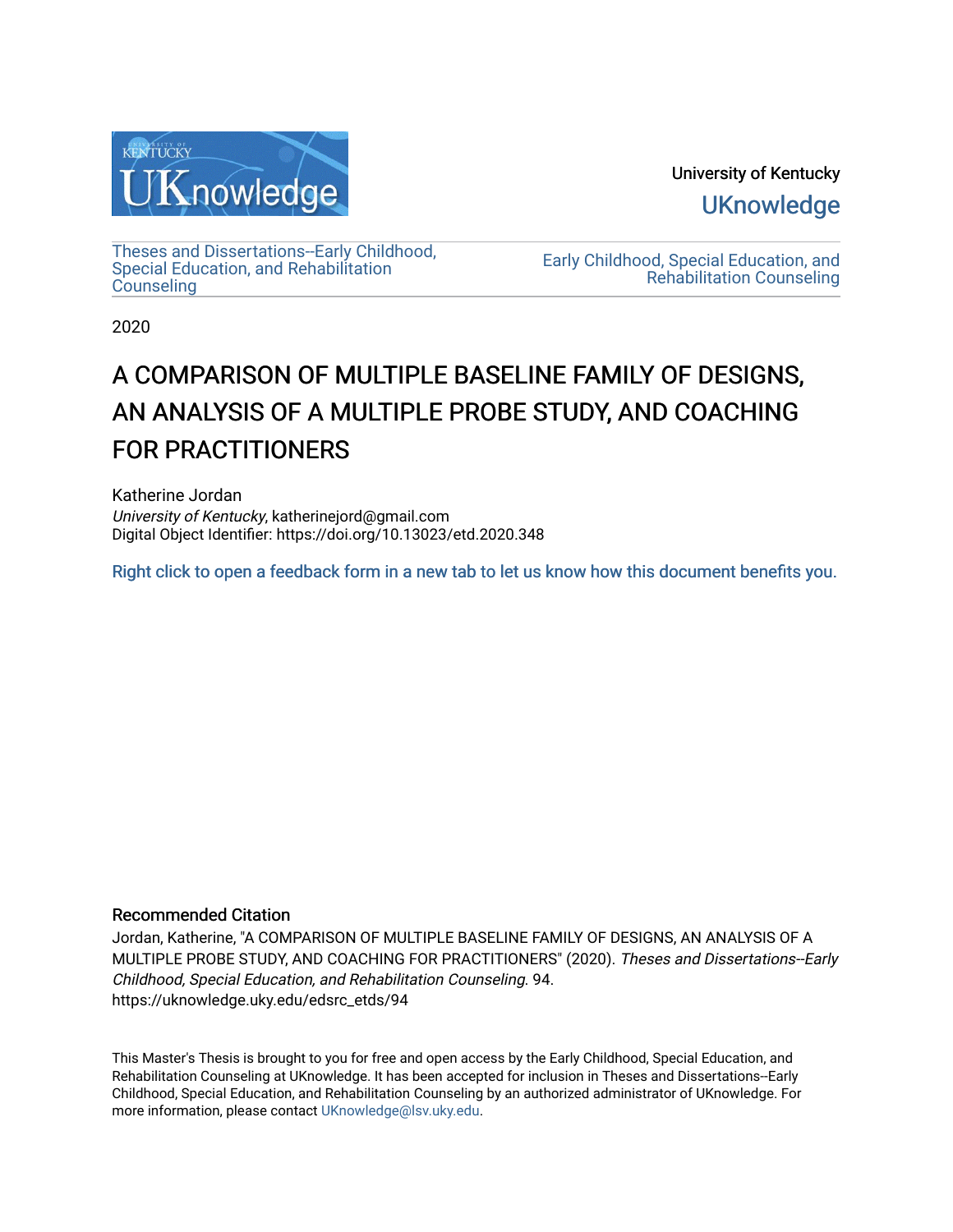## STUDENT AGREEMENT:

I represent that my thesis or dissertation and abstract are my original work. Proper attribution has been given to all outside sources. I understand that I am solely responsible for obtaining any needed copyright permissions. I have obtained needed written permission statement(s) from the owner(s) of each third-party copyrighted matter to be included in my work, allowing electronic distribution (if such use is not permitted by the fair use doctrine) which will be submitted to UKnowledge as Additional File.

I hereby grant to The University of Kentucky and its agents the irrevocable, non-exclusive, and royalty-free license to archive and make accessible my work in whole or in part in all forms of media, now or hereafter known. I agree that the document mentioned above may be made available immediately for worldwide access unless an embargo applies.

I retain all other ownership rights to the copyright of my work. I also retain the right to use in future works (such as articles or books) all or part of my work. I understand that I am free to register the copyright to my work.

## REVIEW, APPROVAL AND ACCEPTANCE

The document mentioned above has been reviewed and accepted by the student's advisor, on behalf of the advisory committee, and by the Director of Graduate Studies (DGS), on behalf of the program; we verify that this is the final, approved version of the student's thesis including all changes required by the advisory committee. The undersigned agree to abide by the statements above.

> Katherine Jordan, Student Dr. Justin Lane, Major Professor Dr. Melinda Ault, Director of Graduate Studies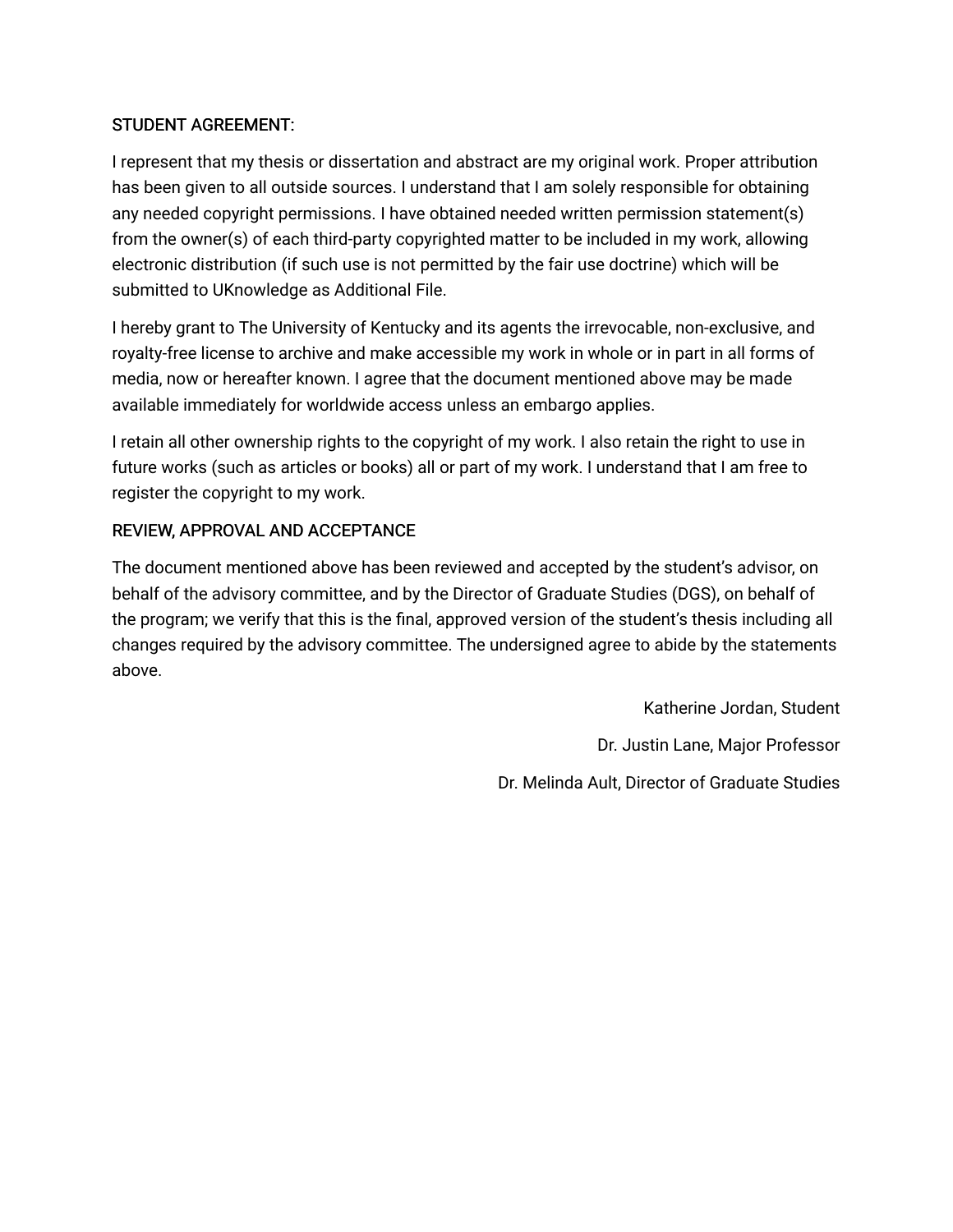## A COMPARISON OF MULTIPLE BASELINE FAMILY OF DESIGNS, AN ANALYSIS OF A MULTIPLE PROBE STUDY, AND COACHING FOR **PRACTITIONERS**

## THESIS

 $\mathcal{L}_\text{max}$  and  $\mathcal{L}_\text{max}$  and  $\mathcal{L}_\text{max}$  and  $\mathcal{L}_\text{max}$ 

A thesis submitted in partial fulfillment of the requirements for the degree of Master of Science in the College of Education at the University of Kentucky

By

Katherine L. Jordan

Lexington, Kentucky

Director: Dr. Justin Lane Professor of Special Education

Lexington, Kentucky

2020

Copyright © Katherine L. Jordan 2020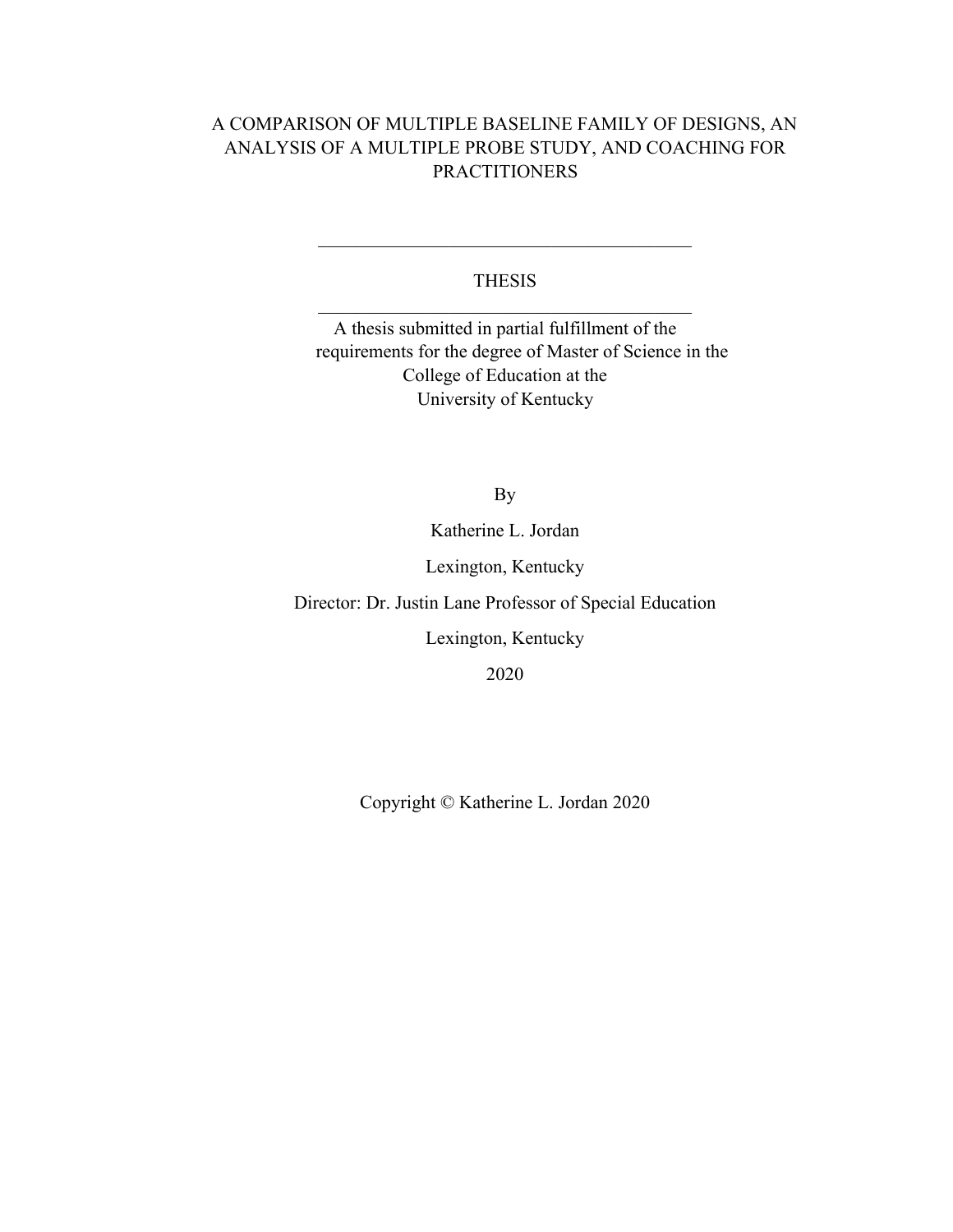## ABSTRACT OF THESIS

# A COMPARISON OF MULTIPLE BASELINE FAMILY OF DESIGNS, AN ANALYSIS OF A MULTIPLE PROBE STUDY, AND COACHING FOR PRACTITIONERS

## Overview of Alternative Thesis Project

During the Spring 2020 semester, students within the applied behavior analysis program were conducting applied thesis projects within typical contexts as part of their fulfillment of the requirements of a master's degree program. Due to the coronavirus disease 2019 (COVID-19), public schools and related facilities closed with no plans to reopen within the time frame to allow for graduation for students in the last semester of their graduate program. Students were allowed to complete an alternative thesis assignment in the form of responding to writing prompts followed by an oral defense of the written products, along with questions related to their field of study. The following written prompts were assigned as an alternative to an applied thesis project:

*Alternate Thesis Project*

## *Spring 2020*

*The deadline for submitting responses is April 6. Responses should be emailed to all members of your committee. You will complete an oral defense on the date that you have already scheduled, and you will answer questions about your written questions, as well as answer questions from any content that you have learned during your Master's program.*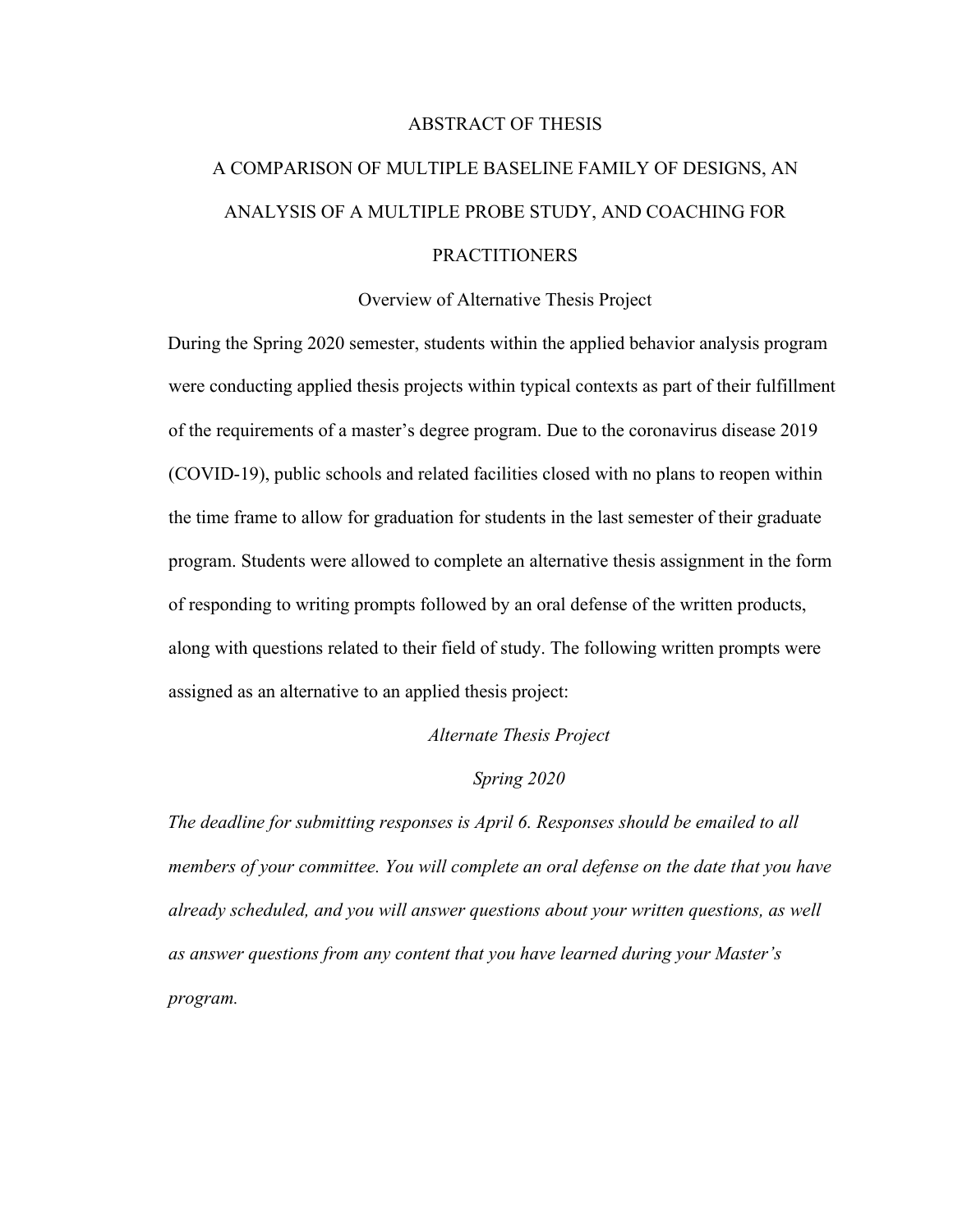1. Compare and contrast the multiple baseline design with a multiple probe design. I expect the product of your work to provide sufficient information that would demonstrate your understanding of each design.

2. I have attached a single-case article in your area of interest. You will use the handout you were given and practiced in EDS 633 to analyze the article (attached) – write a summary of the findings that evaluates the rigor, quality, and potential bias in the article

3. You will write an article, *designed for a practitioner*, about the independent variable (*varied levels of coaching*) you chose for your original thesis including a rationale for why this IV is important, how to implement the IV, an application vignette or scenario, and supporting references. I have attached examples of such papers (not in your topic area and longer than you are expected to write – BUT should serve as a guide in this process).

*Each response must be 4 double-spaced pages and adhere to APA 6th edition guidelines and include references (this section does not count toward page requirements). When reviewing and editing your work, make sure your responses are analytical, technical, and your own original ideas/work (plagiarism is not worth failing;* 

*https://apastyle.apa.org/style-grammar-guidelines/citations/ plagiarism).*

Katherine L. Jordan

05/07/2020

Date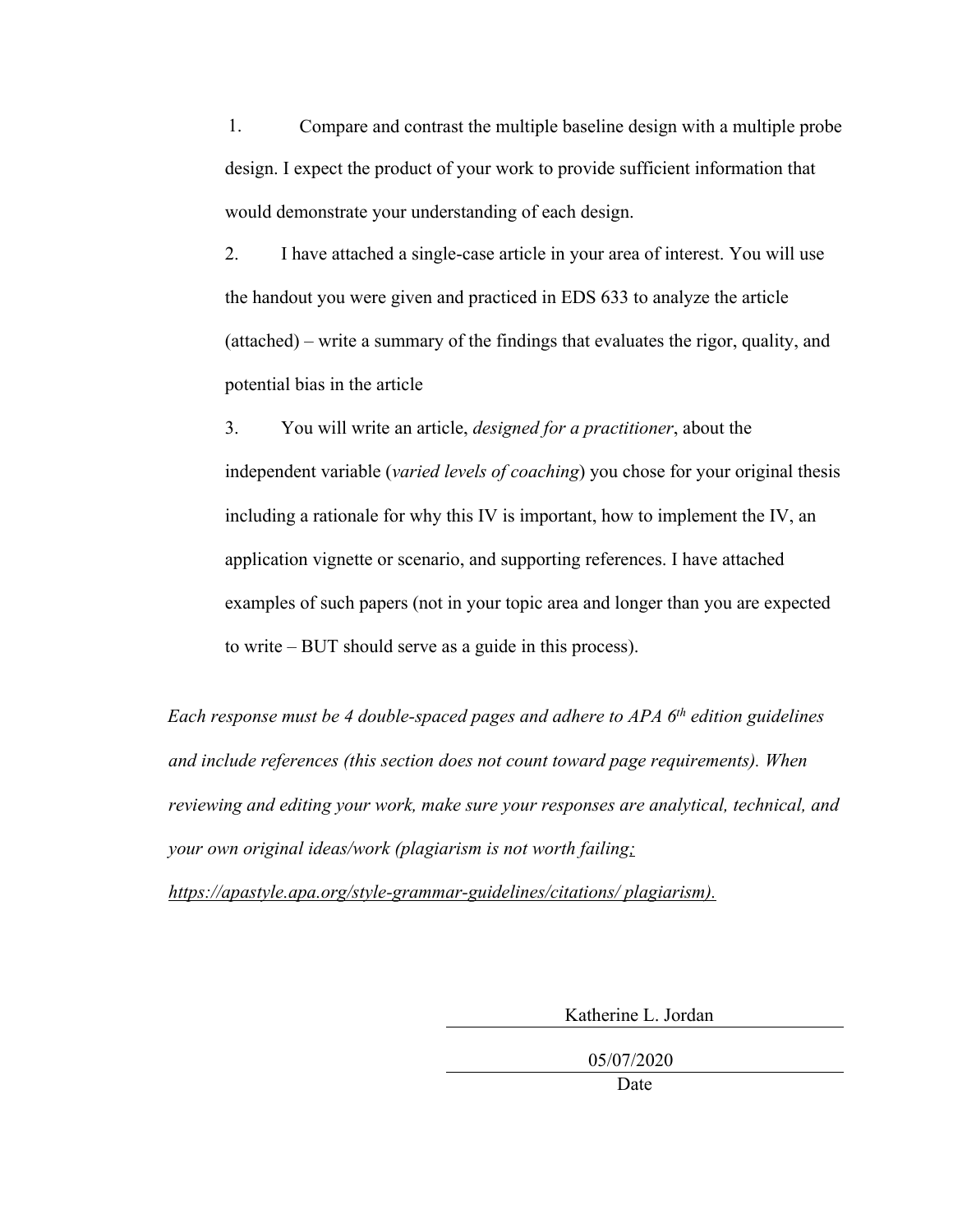## A COMPARISON OF MULTIPLE BASELINE FAMILY OF DESIGNS, AN ANALYSIS OF A MULTIPLE PROBE STUDY, AND COACHING FOR PRACTITIONERS

By

Katherine L. Jordan

Justin Lane Director of Thesis

Melinda Ault Director of Graduate Studies

05/07/2020

Date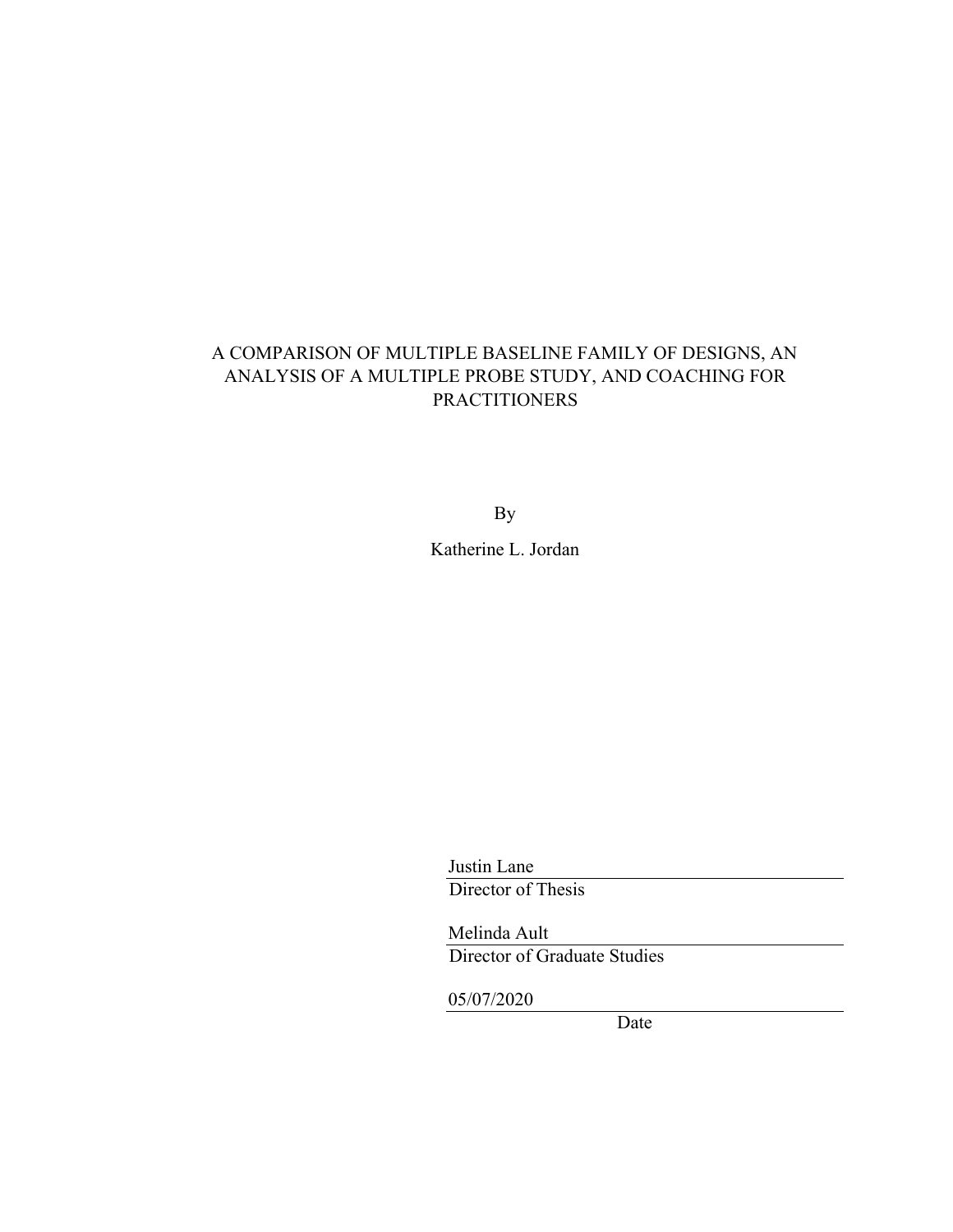|  | <b>TABLE OF CONTENTS</b> |
|--|--------------------------|
|--|--------------------------|

| CHAPTER 1. A COMPARATIVE ANALYSIS OF MULTIPLE BASELINE AND                                                                                         |                |
|----------------------------------------------------------------------------------------------------------------------------------------------------|----------------|
| MULTIPLE PROBE DESIGNS                                                                                                                             | 1              |
| 1.1 Introduction                                                                                                                                   | 1              |
| 1.2 Procedures                                                                                                                                     | 1              |
| 1.3 Demonstrating Effect                                                                                                                           | $\overline{2}$ |
| 1.4 Advantages and Disadvantages                                                                                                                   | $\overline{2}$ |
| 1.4.1 Multiple Probe Design                                                                                                                        | 3              |
| 1.5 Selecting a Design                                                                                                                             | 4              |
| 1.5.1 Types of Multiple Baseline and Multiple Probe                                                                                                | $\overline{4}$ |
| Multiple Probe Variations<br>1.5.1.1                                                                                                               | 5              |
| 1.6 Conclusion                                                                                                                                     | 6              |
| CHAPTER 2. AN EVALUATION OF THE RIGOR, QUALITY, AND POTENTIAL<br>FOR BIAS IN FOX AND COLLEAGES' 2011 EDUCATOR COACHING STUDY 7<br>2.1 Introduction | 7              |
| 2.2 Evaluation of Rigor                                                                                                                            | $\tau$         |
| 2.3 Evaluation of Quality and Bias                                                                                                                 | 9              |
| 2.4 Conclusion                                                                                                                                     | 11             |
| CHAPTER 3. COACHING IN THE CLASSROOM                                                                                                               | 12             |
| 3.1 The Importance of Training                                                                                                                     | 12             |
| 3.2 What Is Coaching                                                                                                                               | 13             |
| 3.3 Considerations When Using Coaching                                                                                                             | 14             |
| 3.3.1 Didactic Instruction                                                                                                                         | 14             |
| 3.3.2 Planning                                                                                                                                     | 15             |
| 3.3.3 Modeling                                                                                                                                     | 15             |
| 3.3.4 Practice                                                                                                                                     | 15             |
| 3.3.4.1<br>Rehearsal or Role Play                                                                                                                  | 15             |
| 3.3.5 Feedback                                                                                                                                     | 16             |
| 3.3.5.1<br>Follow Up                                                                                                                               | 16             |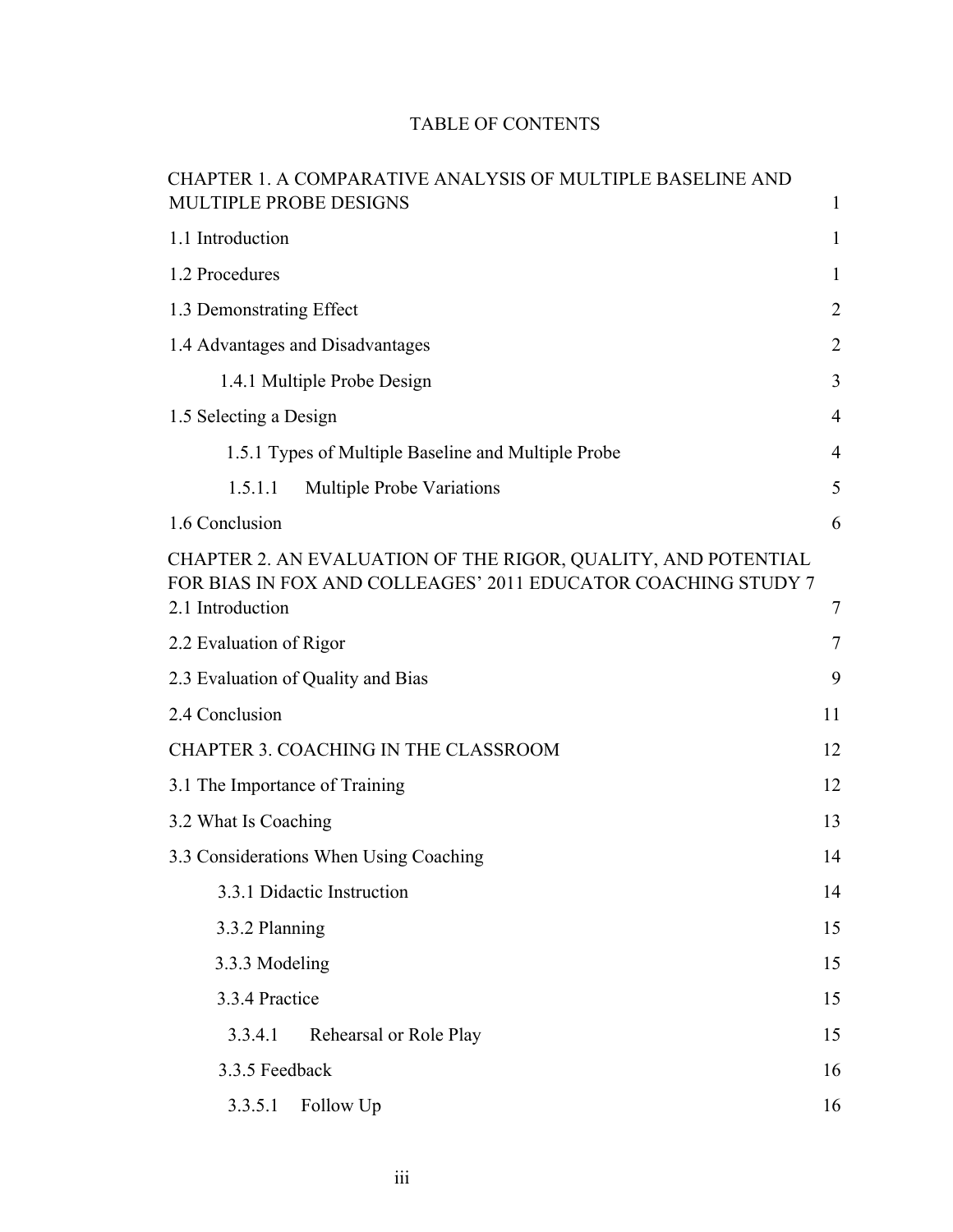| <b>REFERENCES</b> | 17       |
|-------------------|----------|
| <b>VITA</b>       | າາ<br>∠∠ |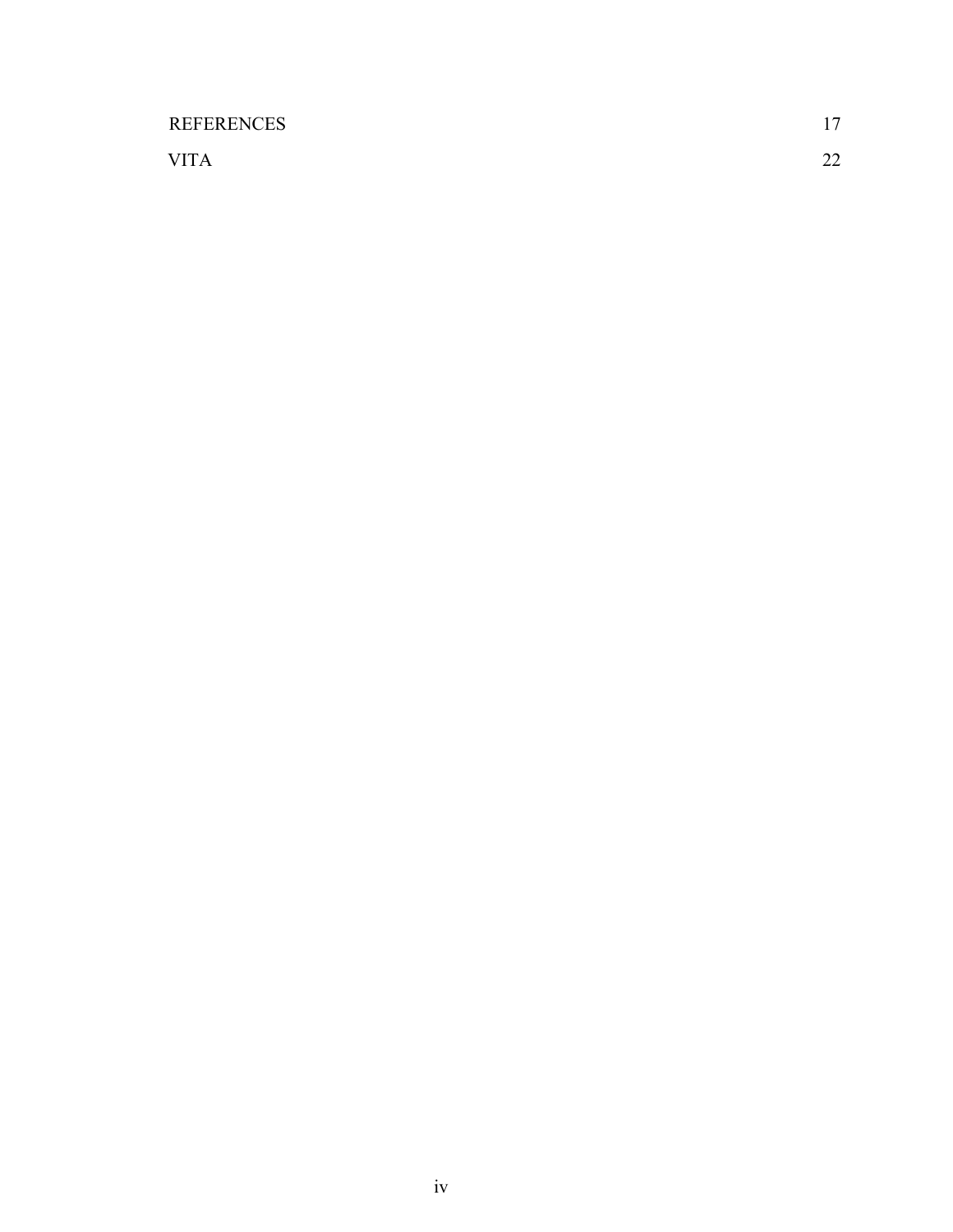## 1. CHAPTER 1.A COMPARATIVE ANALYSIS OF MULTIPLE BASELINE AND MULTIPLE PROBE DESIGNS

#### 1.1 Introduction

The multiple baseline family of designs includes multiple baseline and multiple probe designs. This paper describes procedures for using these designs, advantages and disadvantages of the designs, and how multiple probe addresses some of the disadvantages associated with multiple baseline. It then outlines considerations for selecting a multiple baseline or a multiple probe design and design variations.

## 1.2 Procedures

The multiple baseline and multiple probe designs are commonly used single case designs used to evaluate the effectiveness of an intervention. The designs are extensions of AB designs (Ferron & Scott, 2005), where a baseline (A) condition is compared to an intervention (B) condition. The resulting A-B graphs are stacked to form tiers and presented as a single figure (Gast, Lloyd & Ledford, 2018). Only one variable is changed when intervention the condition begins, that variable may be a single strategy (e.g., positive reinforcement) or a multicomponent treatment package (Manolov, Gast, Perdices, & Evans, 2014).

The behavior of interest (i.e., dependent variable [DV]) is measured repeatedly over time across conditions. Before the independent variable (IV) is introduced, data must be stable across tiers (Gast et al., 2018). When the IV is introduced in the first tier, data are concurrently and continuously monitored in untreated tiers. Thus, the IV is time lagged across tiers. The number of data points in each condition will vary (Ferron & Scott,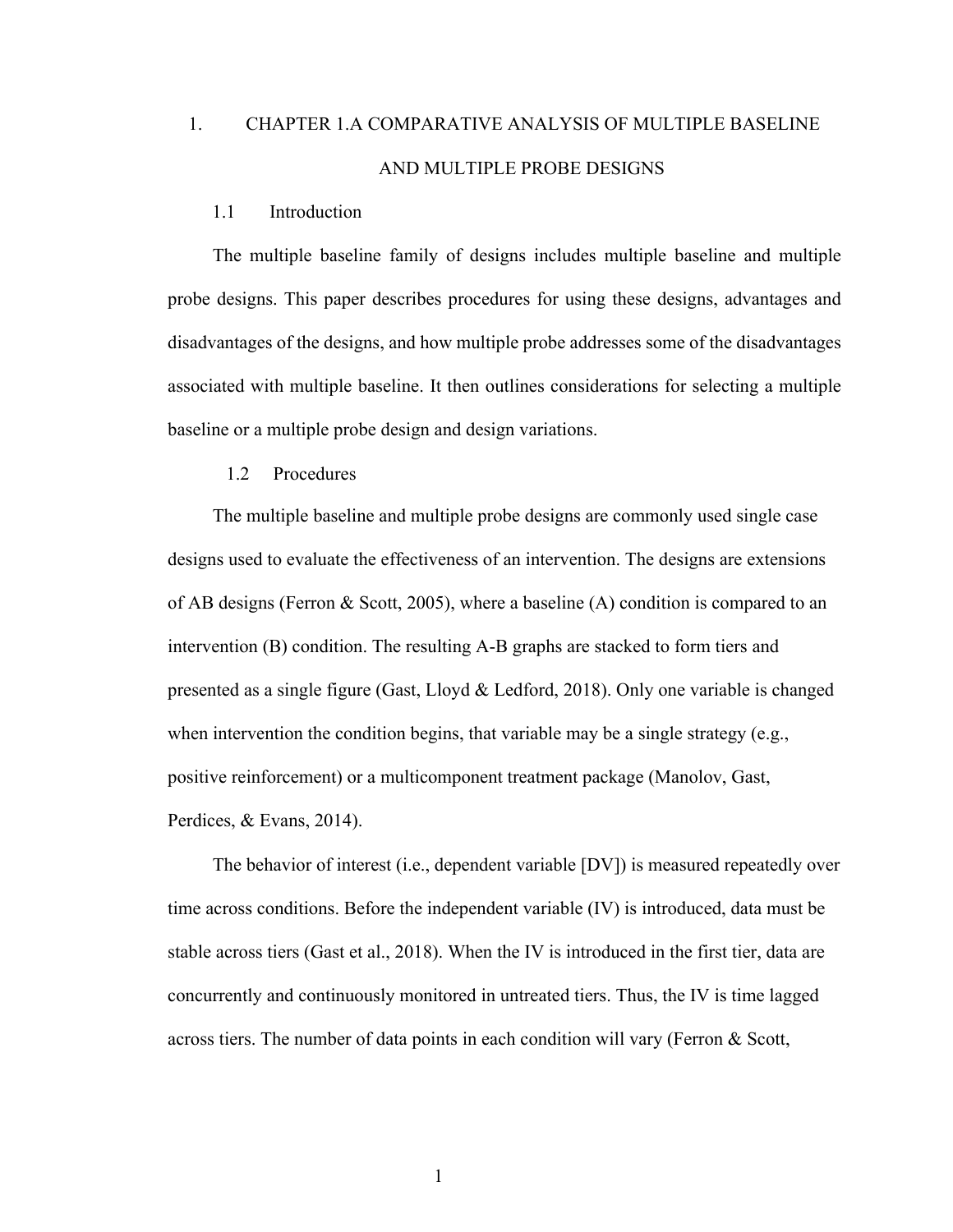2005), but there should be at least three and preferably five data points per condition according to What Works

Clearinghouse (WWC) (2013) standards.

## 1.3 Demonstrating Effect

The time lagged introduction of the IV increases the chance that behavior changes occur due to the IV and decreases the chance that changes are the result of something other than the IV (i.e., confounding variables). Baseline conditions for all tiers must begin at the same time for this argument to be convincing. Multiple baseline designs may consist of as few as two tiers of A-B designs (Cooper Heron, & Heward, 2014), however a minimum of three tiers is necessary to demonstrate a functional relation. This allows for three changes to occur across three points in time for three target behaviors (WWC, 2013). A basic demonstration of effect occurs each time behavior changes for tiers "as they are exposed to the intervention" and not for those "not yet exposed to the intervention" (Murphy & Bryan, 1980). Designs are replicated to increase external validity (Manolov et al., 2014).

## 1.4 Advantages and Disadvantages

Time-lagged designs have several advantages. They can be used to assess both reversible and non-reversible behaviors (Murphy & Bryan, 1980) and require only one or a few participants per design. Additionally, they do not require treatment to be withdrawn. The differing length of baselines alert the researcher to maturation and history effects because even if they occur for each participant, it is unlikely they would coincide with the introduction of the intervention in each case (Ferron  $&$  Scott, 2005). Finally,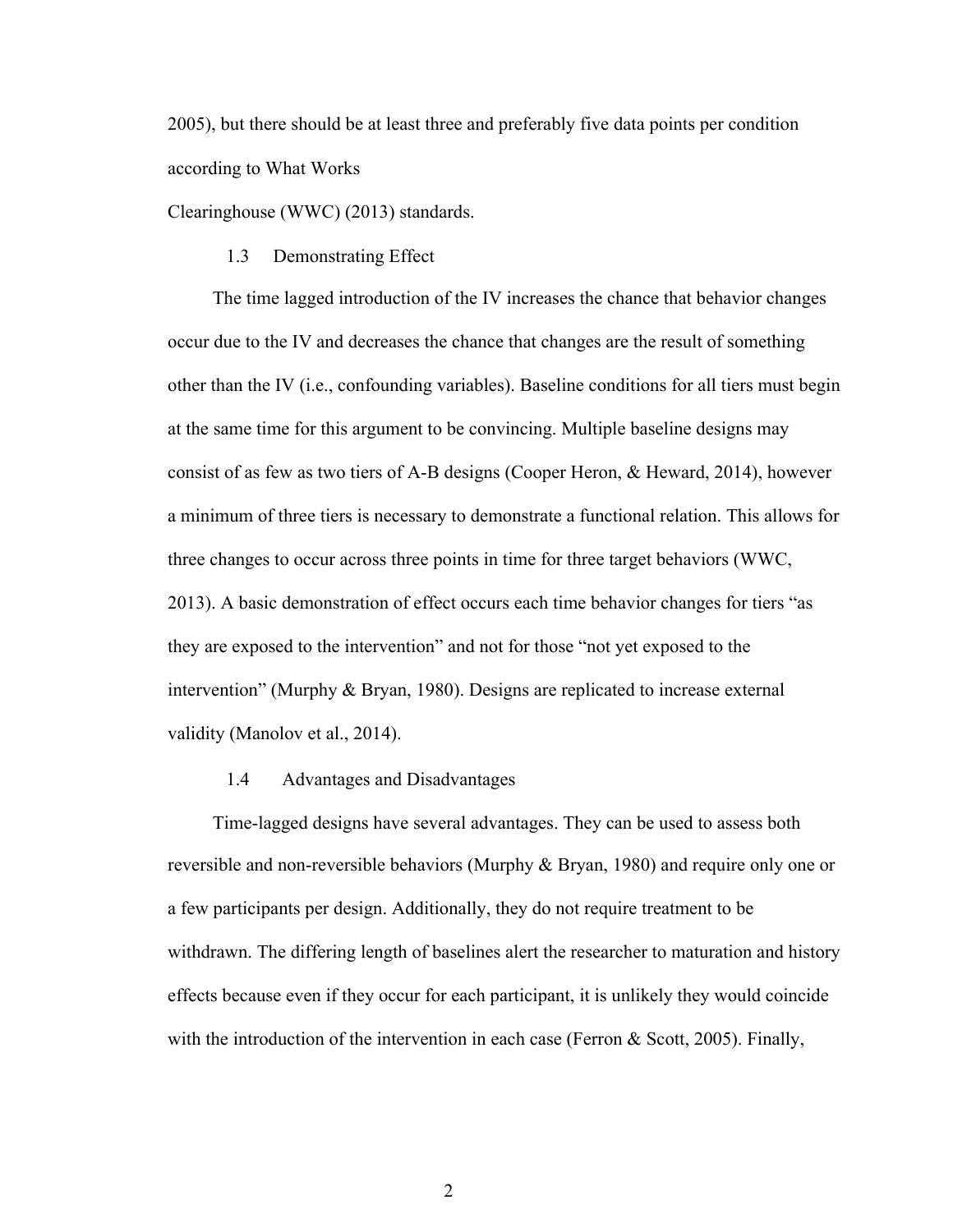these designs can be used to assess interventions across behaviors, contexts, and/or participants (Cooper et al., 2014).

Disadvantages of these designs are related to the length of conditions. History, maturation, and attrition are threats, particularly when there are multiple participants because participants in later tiers may remain in the baseline condition for extended periods of time (Cooper et al., 2014; Kazdin & Kopel, 1975). Data instability can also be a challenge since all tiers must be stable before the intervention is introduced to any tier (Gast et al., 2018).

## 1.4.1 Multiple Probe Design

Multiple probe is a variation of multiple baseline design. It was proposed by Horner and Baer in 1978 for cases when baselines might be extended, when behavior is unlikely to change in the absence of intervention, and/or in cases where there is a risk of the participant learning ritualistic behaviors (i.e., when teaching chained behaviors). It differs from multiple baseline in the frequency of planned data collection during the preintervention condition. The determination of which design to use must be made before the study is started. Data collection is continuous during the pre-intervention condition for multiple baseline design (Gast et al., 2018), whereas multiple probe design utilizes infrequent scheduled probes during the pre-intervention condition (Murphy & Bryan, 1980). There are guidelines to determine when and how often these probes must occur (see WWC, 2013). Missing scheduled data collection in a multiple baseline design does not make it a multiple probe design, nor does increased pre-intervention condition data collection (e.g., due to data instability) in a multiple probe design make it a multiple baseline design (Gast et al., 2008).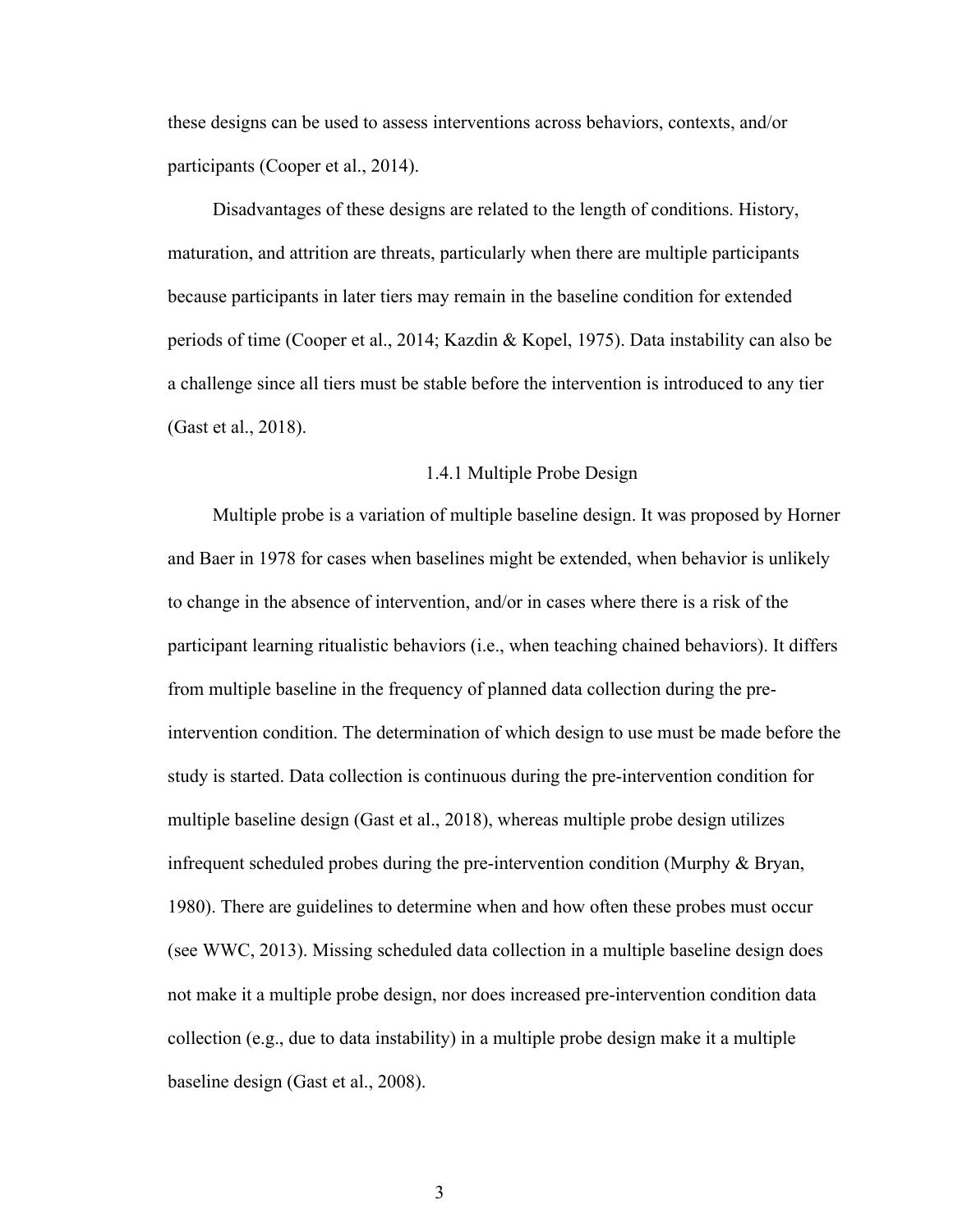## 1.5 Selecting a Design

When choosing whether to use a multiple baseline or multiple probe design, the research question and DV should be considered in conjunction with the characteristics of each design. Multiple probe designs have fewer data points in the pre-intervention condition which can be a disadvantage if the target behavior is variable (Horner & Baer, 1978). Pre-intervention condition data collection results in more data and is often used for free operant behaviors. However, frequent exposure to assessment in the pre-intervention condition could result in testing threats. If this is a concern, a multiple probe design may be preferable

(Gast et al., 2018).

#### 1.5.1 Types of Multiple Baseline and Multiple Probe

There are three types of multiple baseline and multiple probe designs. The researcher can examine the effect of the IV across behaviors or sets of behaviors for a single participant, across contexts (e.g., setting, people) for a single participant, or across participants.

Both multiple probe and multiple baseline designs are commonly employed across behaviors. The behaviors must be similar, but functionally independent (Kazdin & Kopel, 1975). For example, three cooking tasks could be chosen but they would all have to have differing series of steps, otherwise learning one of the cooking tasks could result in the participant learning part of a task in another tier before the IV is introduced to a subsequent tier. Evaluation of the IV across behaviors allows for both intra- and interparticipant replication within a single study if there are multiple participants; three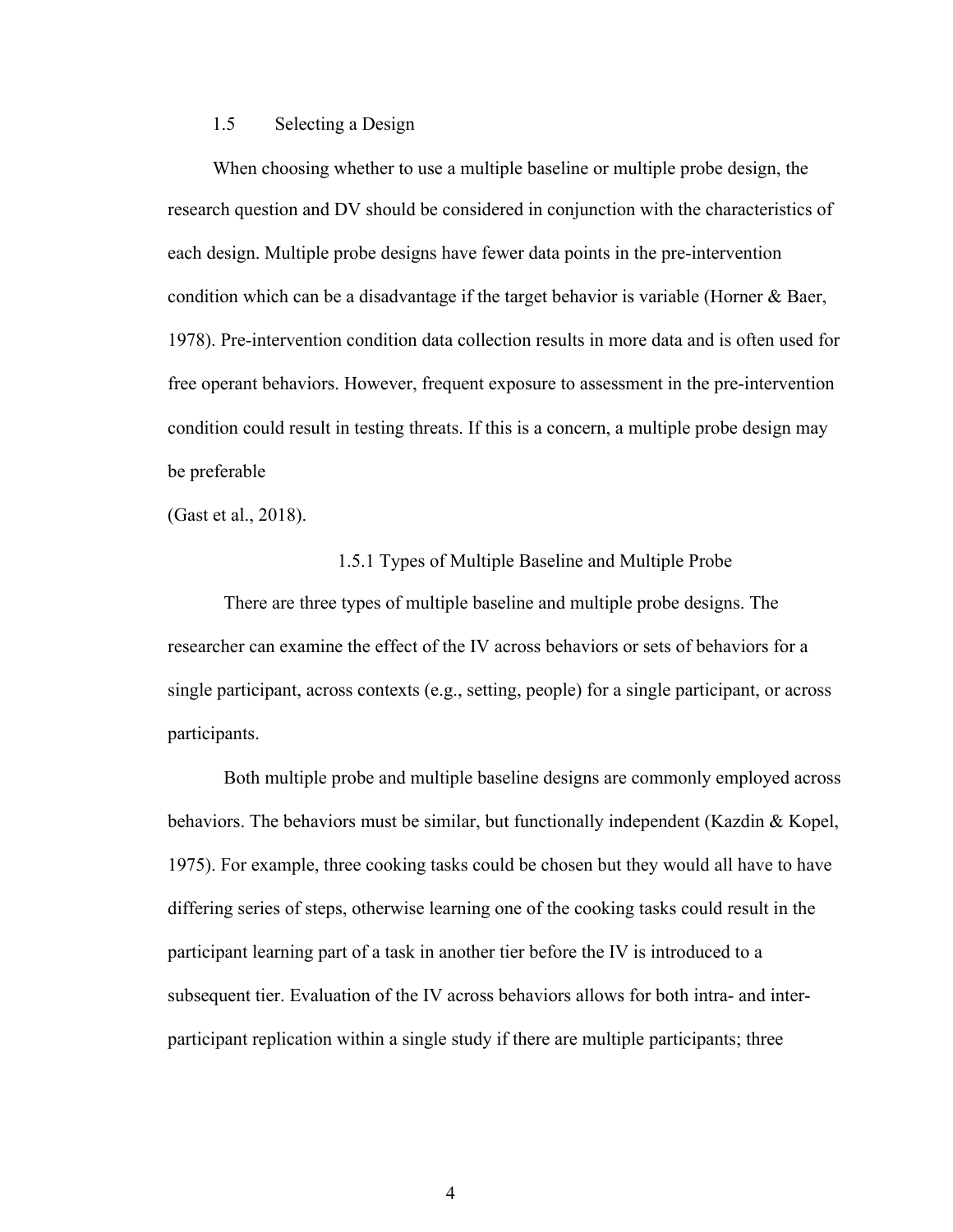behavior are assessed for each participant, thus each participant's data is a complete single case design (Gast et al., 2018).

Multiple baseline design is more commonly used across contexts than multiple probe. This is because it can be difficult to identify functionally independent contexts and continuous data collection will alert the researcher to covariation as soon as it occurs. Accurate measurement and procedural fidelity across contexts can be difficult, especially if different implementors are employed. Advantages of this version of the designs are promoting of generalization and the opportunity for intra- and inter-participant replication within a single study. As with studies that examine the effect of the IV across behaviors, each participant's data across contexts is a complete single case design (Gast et al., 2018). Generalization is promoted because the target behavior is performed in a variety of settings.

Multiple baseline design across participants is most common. Individuals with similar characteristics in similar environments are selected for this type of design (Murphy & Bryan, 1980). History, maturation, and attrition are particular concerns for this variation, especially for participants in later tiers due to the extended length of time they are exposed to the pre-intervention condition before intervention begins (Gast et al., 2018).

## 1.5.1.1 Multiple Probe Variations

There are two variations associated solely with multiple probe designs. The *days*  variation is most common. It requires data to be collected for three consecutive sessions "immediately prior to the introduction of the independent variable" (Gast et al., 2018, p. 248; Murphy & Bryan, 1980) in that tier and a probe in the other tiers. The *conditions*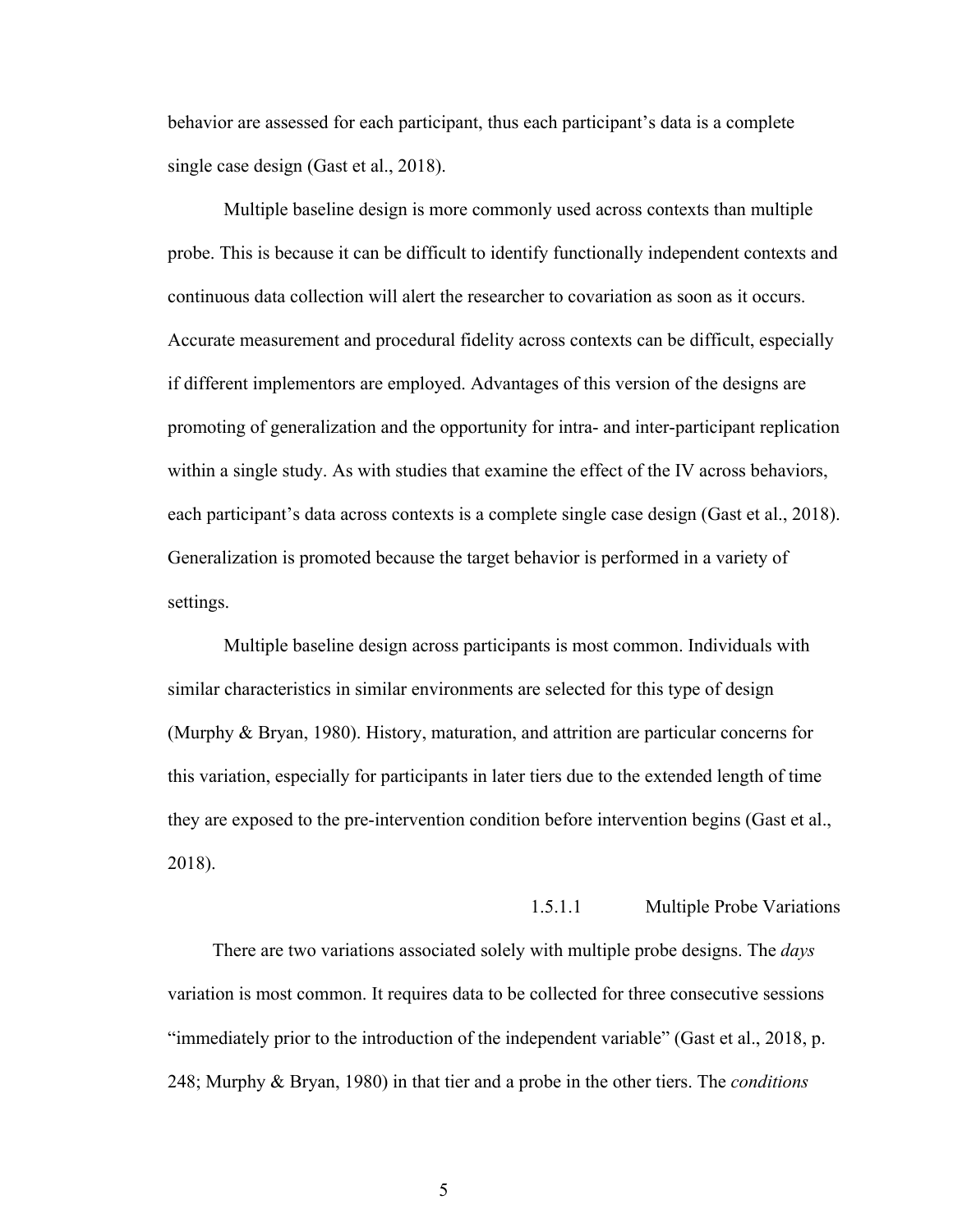variation uses a probe condition for at least three sessions across tiers before the IV is introduced to any tier (Gast et

al.).

## 1.6 Conclusion

In conclusion, multiple baseline and multiple probe designs have more commonalities than differences. Procedurally, they differ only in the frequency of preintervention data collection (Murphy & Bryan, 1980). Both are time lagged to enhance internal validity of each design, are appropriate for both reversible and non-reversible behaviors, and have the potential for intra- and inter-participant replication within a single design (Gast et al., 2018). Both are susceptible to attrition and maturation. Testing threats are a concern with multiple baseline design. As when selecting a design family, the research question and DV will drive the decision of whether to utilize a multiple baseline or a multiple probe design (Murphy & Bryan; Horner & Baer, 1978).

## CHAPTER 2.AN EVALUATION OF THE RIGOR, QUALITY, AND POTENTIAL FOR BIAS IN FOX AND COLLEAGES' 2011 EDUCATOR COACHING STUDY

## 2.1 Introduction

This paper evaluates Fox, Hemmeter, Synder, Binder, and Clarke's 2011 research article Coaching Early Childhood Special Educators to Implement a Comprehensive Model for Promoting Young Children's Social Competence for rigor, quality, and potential for bias. In the study, Fox and colleagues employed a multiple probe single case design to evaluate the effect of coaching on the behaviors of three teachers. The study contained one single case design.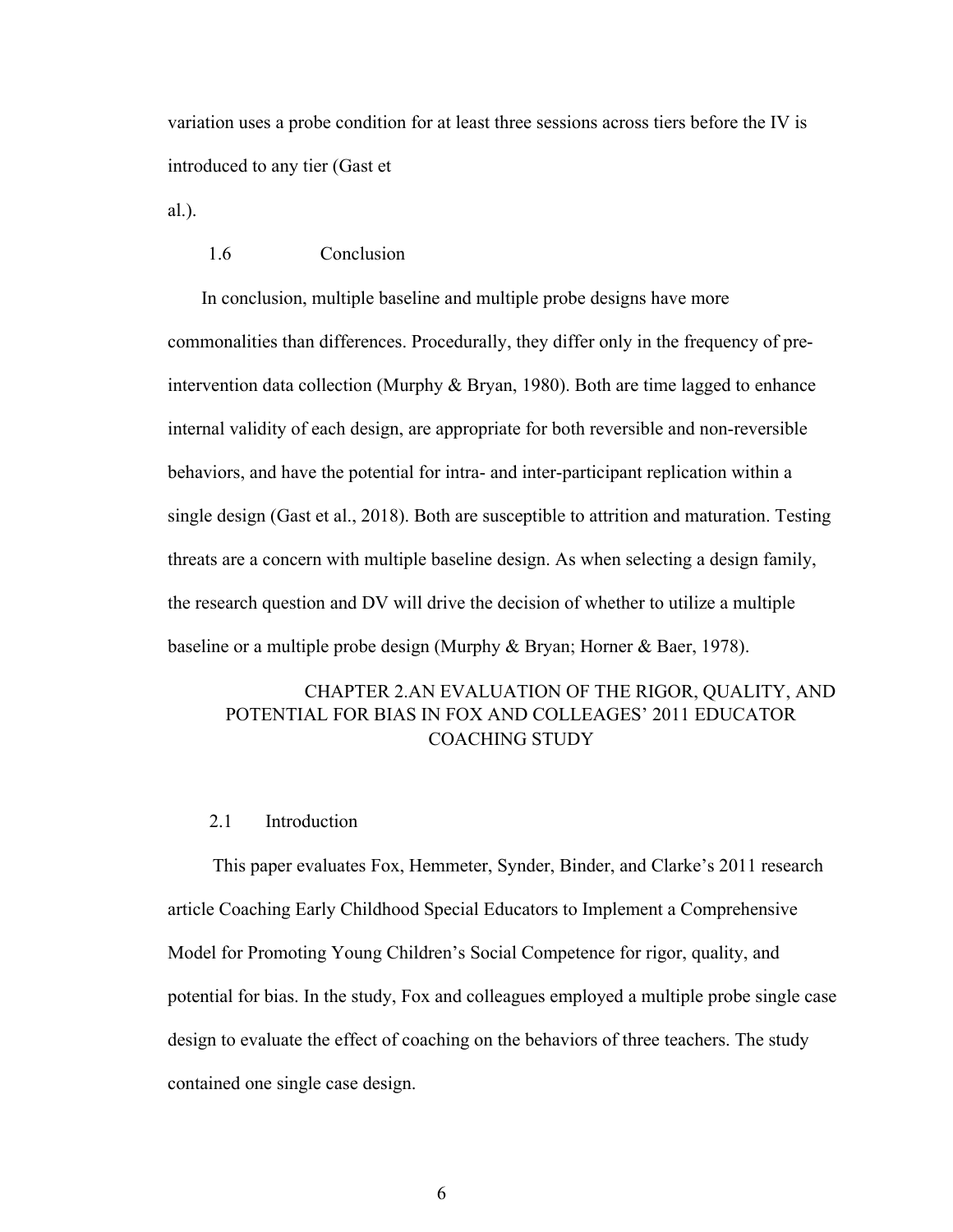## 2.2 Evaluation of Rigor

Rigor was evaluated using a combination of What Works Clearinghouse (WWC) (2013) single case design criteria as detailed by Kratochwill et al. (2013), as well as suggestions put forth by Council for Exception Children (CEC) (2014) and researchers such as Ledford & Wolery (2013) regarding procedural fidelity (PF) data collection. Several components should be considered when evaluating rigor. First, there must a systematic manipulation of the independent variable (IV). As Kratochwill and colleagues (2013) explained, this minimizes threats to internal validity by reducing the likelihood that changes in behavior occur as a result of some event other than the IV. The study conducted by Fox et al. (2011) explicitly describes the procedures used in both the baseline and intervention conditions, revealing clear differences between conditions.

To meet design standards, there must be at least five data points collected during each baseline and intervention condition. There must also be adequate opportunities for demonstrating effect. The minimum number of opportunities required for a rigorous multiple probe design is three across three different points in time (Ledford, Lane, & Tate, 2018a; WWC, 2013). The study meets both these standards by including three participants with five or more data points per condition (Fox et al., 2011).

The next area for evaluation is data reliability. Interobserver agreement (IOA) and PF data must both be collected for at least 20% of sessions in each condition for each tier (e.g., participant). Both agreement and fidelity should be 80% or greater in each case (CEC, 2014; Ledford & Wolery, 2013). Fox et al. (2011) collected IOA data for more than 20% of all sessions for all conditions for each tier and agreement was greater than 80%. However, they did not collect PF data for the teacher coaching sessions. For this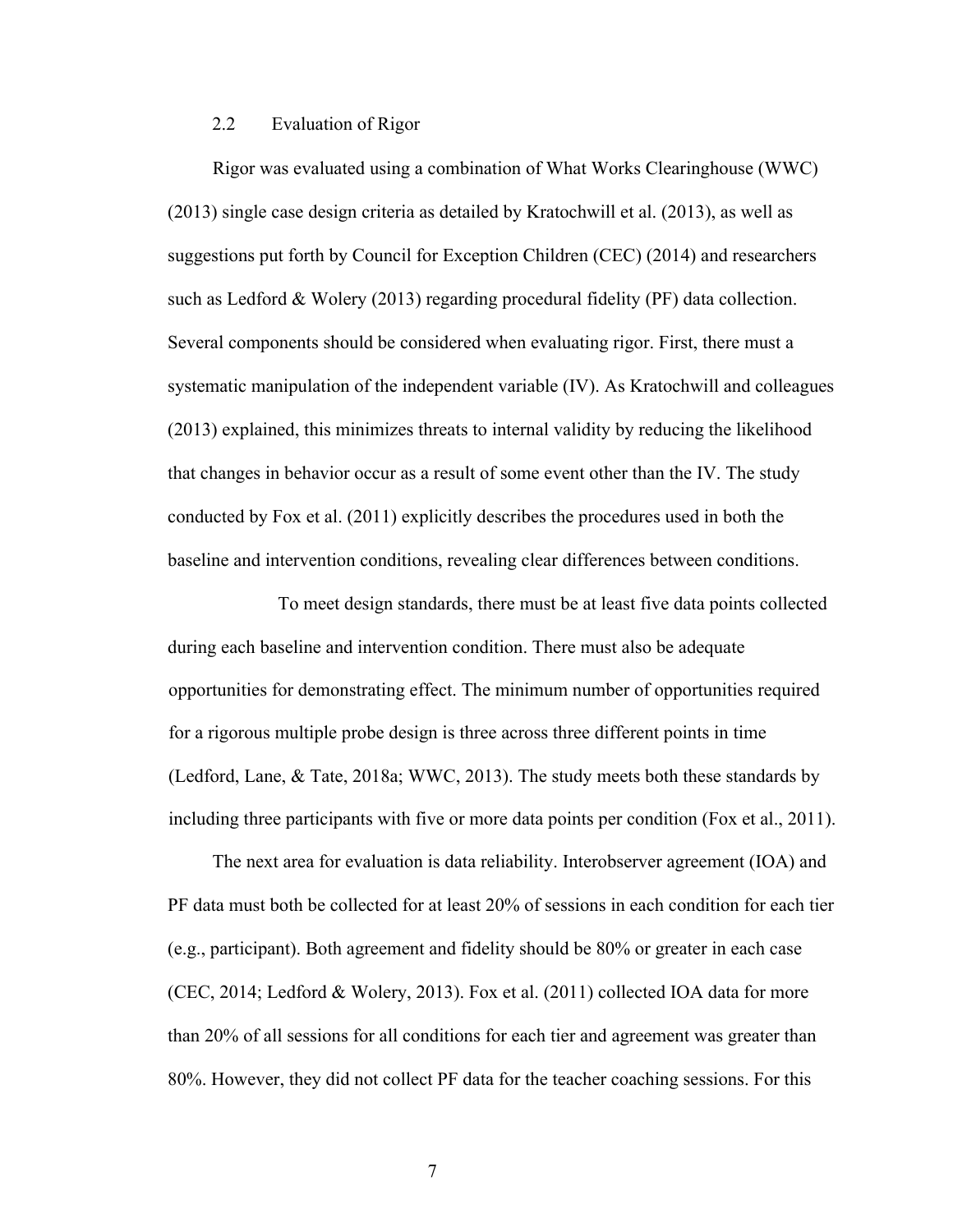reason, the study does not meet recommended standards (Ledford & Wolery, 2013). If a study does not meet design standards for any reason, typically evaluation would not continue. In this case, all aspects of the study will be evaluated.

Multiple probe designs have several unique rigor considerations. First, the data in pre-intervention for each tier must include a data point in the first three sessions; to meet design standards without reservations, each tier should have a data point in each of the first three sessions (Horner, et al., 2005). Fox and colleagues (2011) collected data for four consecutive sessions for each at the beginning of the pre-intervention condition. Data were not collected for the second tier during the third session, but as data was collected during the fourth session, resulting in at least three initial data points in all tiers without a break in the data path, it can be argued that the study meets standards (Fox et al., 2011, Figure 2).

Additionally, there should be three consecutive data points immediately prior to the introduction of the IV and one probe at least every eight session across tiers (Gast, Lloyd, & Ledford, 2018). The study met both criteria. It is notable that because sessions did not occur every day, it may not appear probes were conducted frequently enough. However, closer inspection reveals probe sessions did not occur daily and probe data was, in fact, collected at least once every eight sessions (Fox et al., 2011, Figure 2). Finally, standards require either one data point in all previous tiers immediately before the IV is introduced to any tier or a data point in all later tiers when the intervention criterion for any tier has been reached (WWC, 2013). Both these criteria were meet. The first two tiers reached criterion at approximately the same time and data was collected in the third tier immediately afterwards (Fox et al., Figure 2).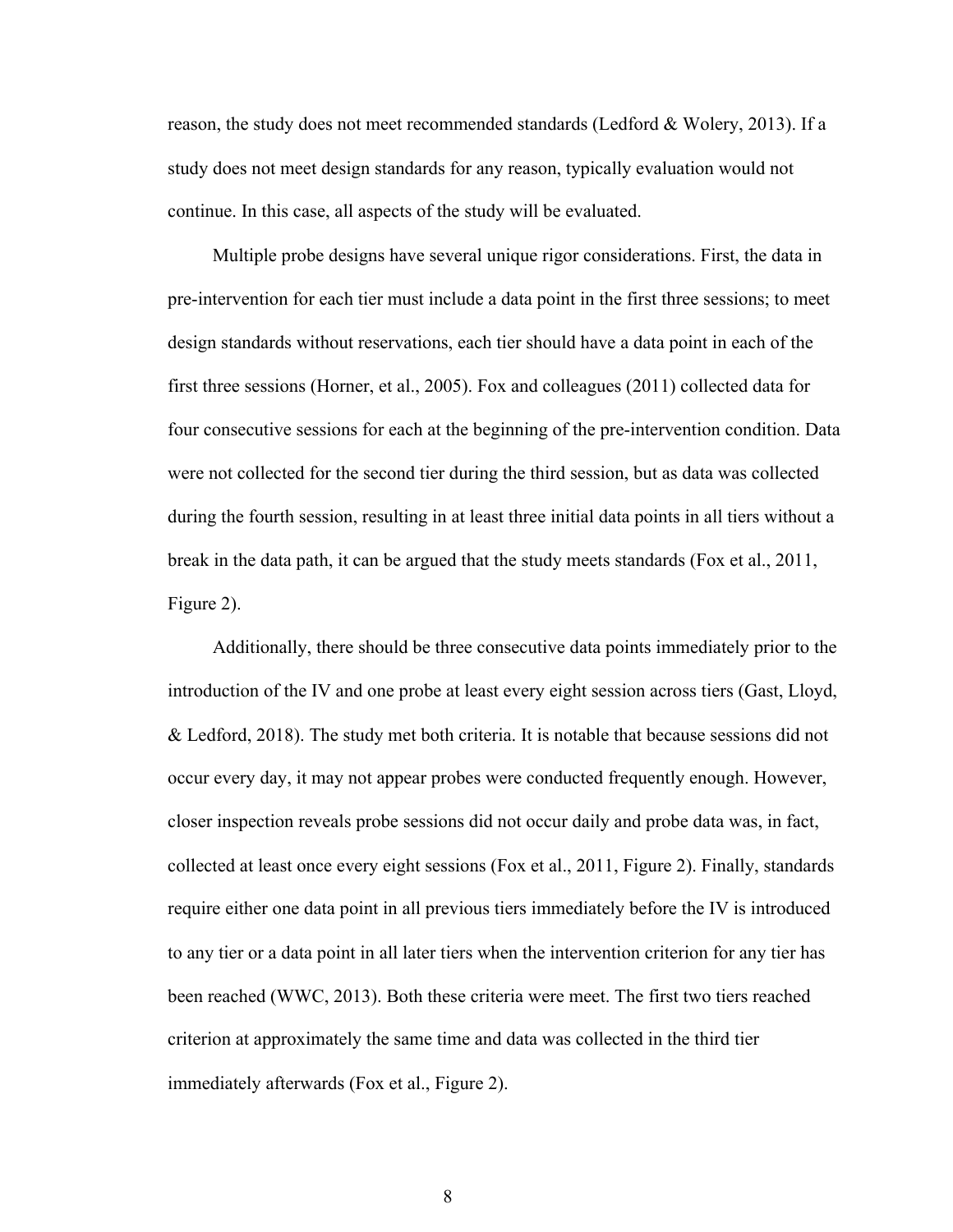Although the standards for rigor were not met due to a lack of PF data, visual analysis using guidelines outlined by groups such as CEC (2014) and WWC (2013) were used to determine if a functional relation was present in this study. These include an evaluation of data level, trend, and variability; points of overlap, immediacy of effect, and consistency of data across similar conditions. There was an immediate therapeutic change in the level of the data in tiers one and three, and a delayed therapeutic change in tier two when and only when the IV was introduced. The first tier had no points of overlap while the second and third tiers had minimal overlap. There were three demonstrations of effect and no demonstration of non-effect which rates a strong demonstration of effect according to WWC (2013) standards.

## 2.3 Evaluation of Quality and Bias

Several categories warrant consideration for evaluating the quality and the potential for bias of a study. The first category is randomization. If randomization is appropriate, it should be used to reduce risk of bias. In Fox et al. (2011) study it would have been appropriate to randomize which teachers were selected out of those who met inclusion criteria, however the participant description reveals only three teachers were interested in participating in the study. Since at least three participants were necessary to demonstrate a functional relation, it was appropriate to recruit all three. Additionally, it would have been appropriate to randomize teacher assignments to tiers (Kratochwill & Levine, 2010; Ledford et al., 2018a), but this is not reported (Fox et al., 2011), creating the potential for a high risk of bias. The second category is blinding (Ledford et al., 2018a). Data were collected by observer blind to conditions (Fox et al., 2011), resulting in a low risk of bias for this category (Ledford, Lane, & Gast, 2018b).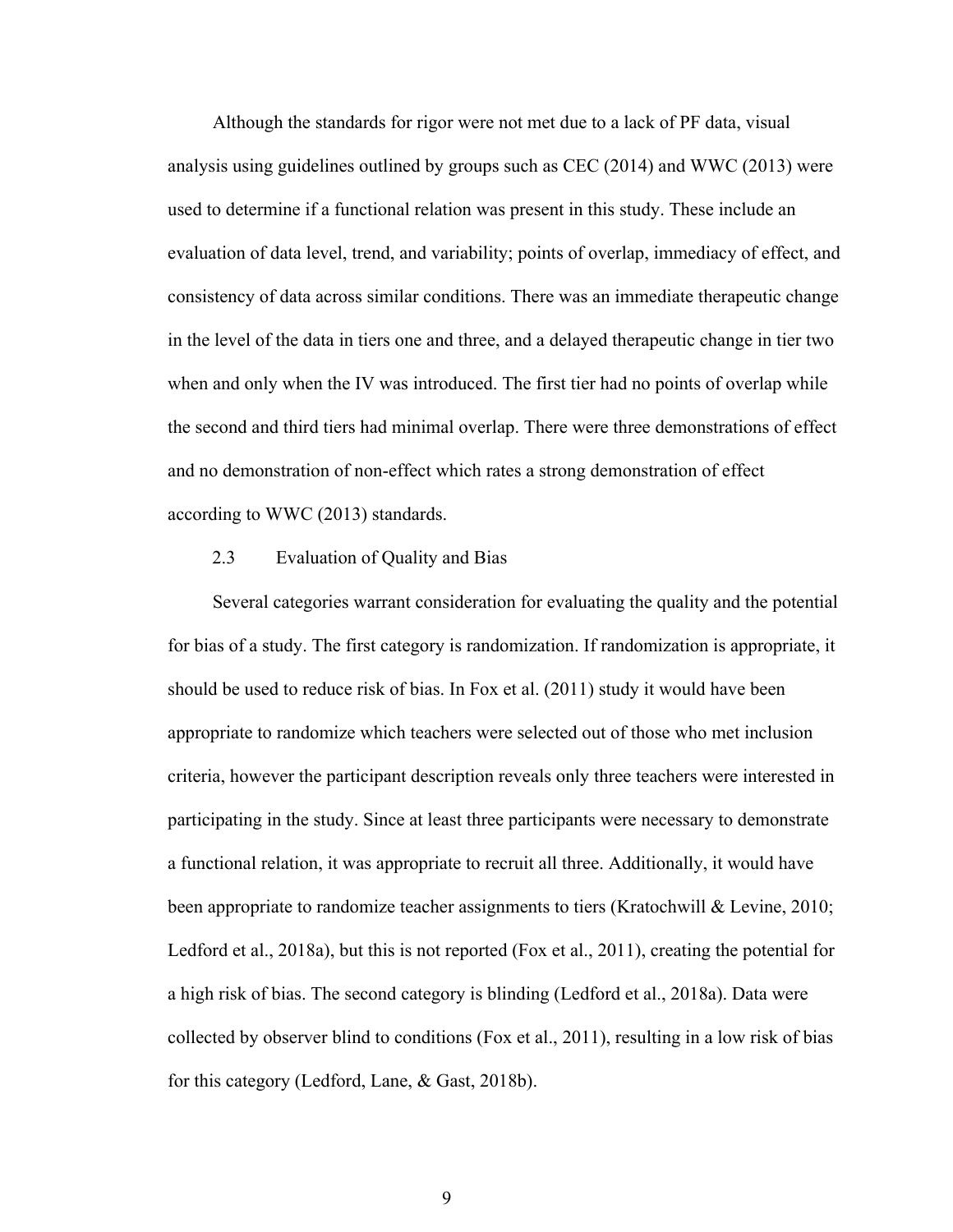The third category for evaluation includes factors that impact quality: ecological validity, social validity, generalization, and maintenance. The study was ecologically valid because the participants were typical implementors (i.e., teachers) in the natural setting (i.e., their classrooms), working with their students (CEC, 2014; Fox et al., 2011; Ledford et al., 2018a). Social validity measures should include goals, outcomes, and procedures (Barton, Meadan-Kaplansky, & Ledford, 2018; CEC, 2014; Kennedy, 2000). The goals for the study were set by the participants, indicating the goals were socially valid. After the study, the participants completed a questionnaire and an interview. They indicated the model employed in the study was helpful, they "would continue to implement practices," and all "strongly agreed coaching was beneficial to their implementation" (Fox et al., p.188). These responses provide evidence of socially valid outcomes and procedures.

Generalization and maintenance should also be considered when assessing quality (Kennedy, 2000; Ledford et al., 2018a). Generalization was not mentioned in the study. It could have been assessed by observing teachers during different activities or in different settings (e.g., playground). Maintenance was assessed for the first two participants while the third tier was exposed to the IV. The third participant did not reach criterion before the end of the school year and the study (Fox et al., 2011).

The final category for consideration includes aspects of both bias and quality and addresses the appropriateness of the participants for the study. The participants were appropriate given the research question which related to teacher training, the inclusion criteria (e.g., early childhood educators), and the descriptive information. The teachers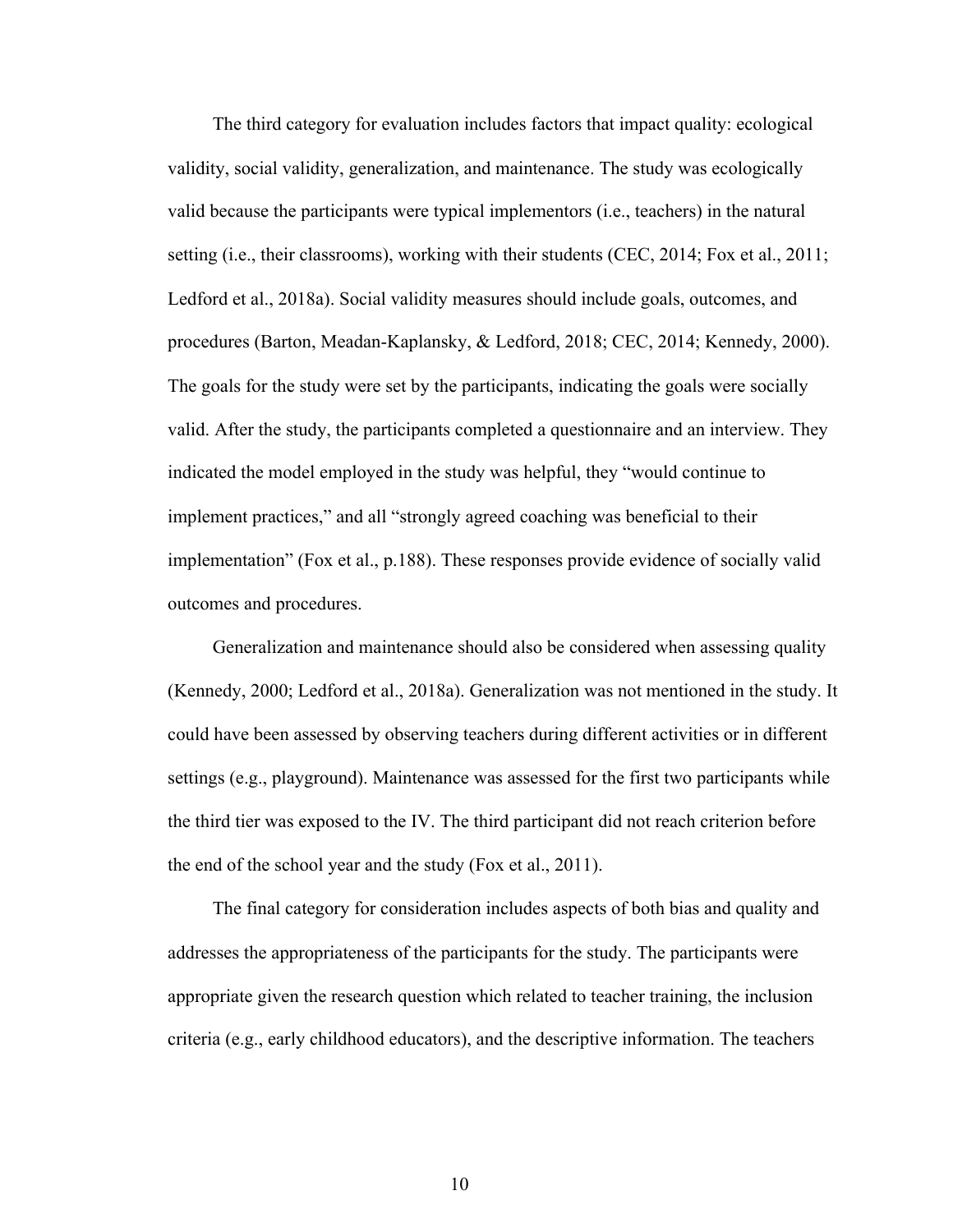expressed an interest receiving training in the areas covered by the training (CEC, 2014; Fox et al., 2011).

## 2.4 Conclusion

In conclusion, the study by Fox and colleagues (2011) examined coaching of early childhood educators and did not meet design standards due to a lack of PF data. Apart from this, the study was rigorous; for example, there were adequate data points and opportunities for demonstrations of effect. A functional relation between the IV and behavior change was demonstrated. The quality and risk of bias were negatively impacted by the lack of randomization and generalization, however the risks associated with blinding and participants were low.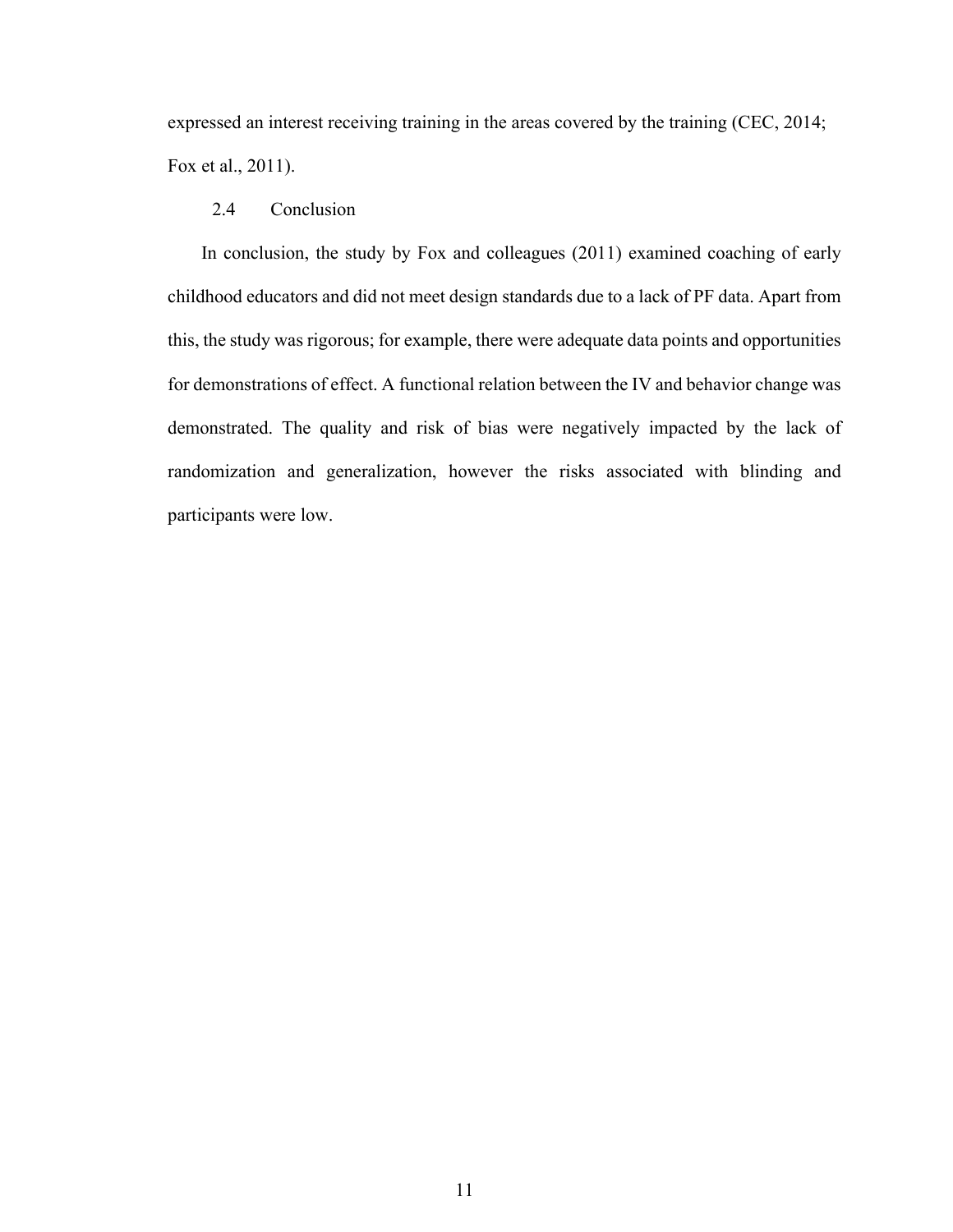#### CHAPTER 3.COACHING IN THE CLASSROOM

*Ms. Martin is a lead teacher in an early childhood (EC) education classroom. She has several students in her class with language delays and a few students who are learning play skills. It is important to her that the classroom staff use responsive interaction strategies such as following the child's lead and narrating play when they play with the children to help create a classroom environment that provides opportunities for growth. Ms. Martin has always been proud that her classroom is considered a model of responsive interaction use at the EC center where she works. Recently, one of Ms. Martin's long-time classroom assistants retired and the new assistant is not familiar with these strategies. Ms. Martin is confident she can teach these strategies, but she is unsure how to best go about it with the limited time she has during the school day.*

## 3.1 The Importance of Training

The effective training of EC educators affects children's success beyond the classroom. The National Institute of Health and Human Development (NICID) conducted a study that followed 1,083 children for 4.5 years. They found that factors in EC education settings, including teachers' implementation of strategies to provide quality childcare (e.g., providing a stimulating environment and nurturing relationships), have a long-term impact on child outcomes even when differences in home life are taken into account (NICHD Early Child Care Research Network, 2002). Paired with the fact that there is no minimum education requirement for EC educators in the United States (Hemmeter, Michaelene, & Ostrosky, 2008) the importance of quality training becomes clear.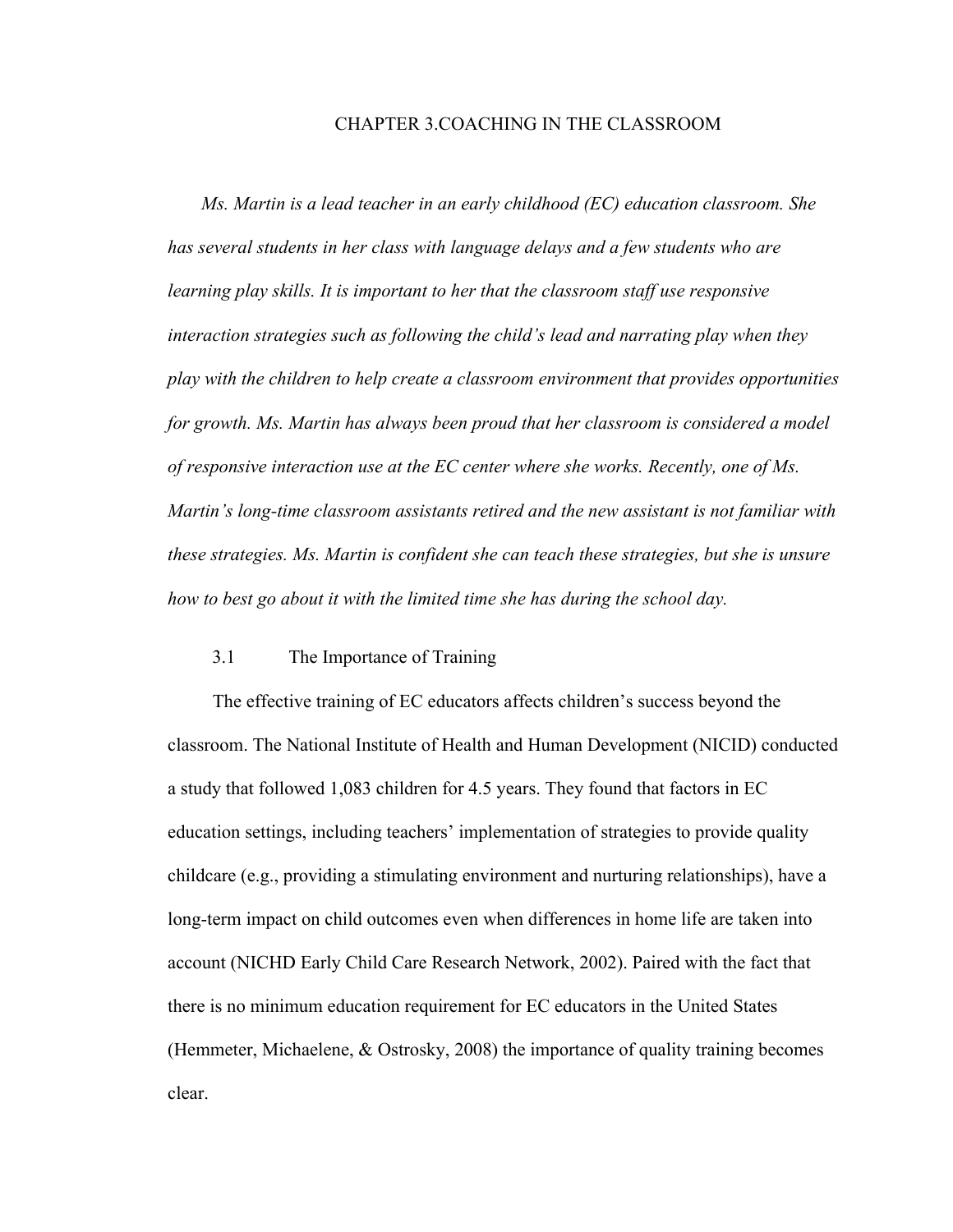## 3.2 What Is Coaching

Coaching is a collection of adult driven teaching strategies that can be used to deepen individuals' understanding of practices, improve on existing skills, or to develop new abilities (Dunst & Trivette, 2012; Rush & Sheldon, 2008). There are multiple coaching methods and they share three key components. The first key component is modeling (Snyder, Hemmeter, & Fox, 2015; Ward-Horner & Sturmey, 2012). Modeling is providing the trainee(s) the opportunity to see the skill being performed correctly. This can entail modeling with peers, modeling with the relevant individuals, and video modeling as used by Shepley, Lane, Grisham-Brown, Spriggs, and Winstead (2018). The second key component is practice. The learner should have opportunities to engage in the new skill in the natural environment (Artman-Meeker & Hemmeter, 2012; Trivette, Dunst, Hamby, & O'Herin, 2009).

The third key component is feedback based on the trainee(s) performance of the skill (Snyder et al., 2015; Ward-Horner & Sturmey, 2012). Feedback can take several forms. It can be provided verbally or in writing. Feedback is most effective when it is provided immediately. It should be used to let the trainee(s) know what they did well and where they need improvement (Artman-Meeker, Fettig, Barton, Penney, & Zeng, 2015). In a 2015 literature review, ArtmanMeeker and colleagues found coaching commonly includes additional elements such as didactic instruction (Ward-Horner & Sturmey, 2012), planning (ArtmanMeeker & Hemmeter, 2012; Shepley et al., 2018), and rehearsal (Ward-Horner & Sturmey, 2012).

*After doing some research, Ms. Martin decides she wants to use coaching to teach her new assistant to use responsive interaction strategies. She has read about many the*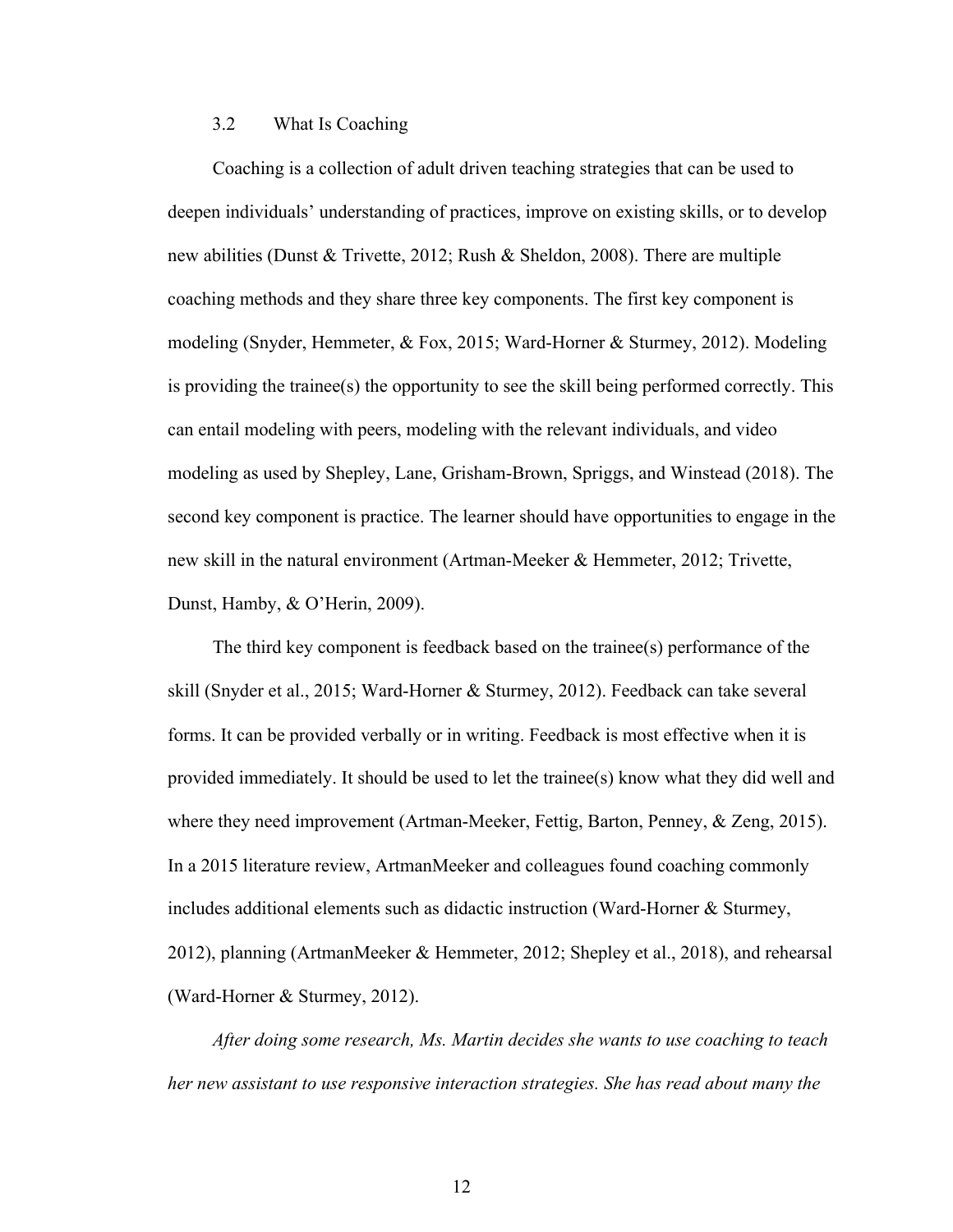*components of coaching and the possible ways she could use them, but the amount of information she has found is overwhelming. She is not sure how to proceed.*

## 3.3 Considerations When Using Coaching

The components of coaching are flexible and should be individualized to meet the needs of the trainee(s). Coaching is most effective when multiple components are used and when it occurs in the natural setting (Dunst & Trivette, 2012). Before beginning, you will need to decide which components of coaching best fit your situation. Modeling, practice, and feedback should always be included, as they have been identified as essential components (Dunst & Trivette; Snyder et al., 2015; Ward-Horner & Sturmey, 2012). The ordering of common components is: didactic instruction, planning, modeling, practice, and feedback*.*

## 3.3.1 Didactic Instruction

Didactic instruction can take a number of forms. It can include a PowerPoint presentation, an instructional manual, and/or a handout (Artman-Meeker et al., 2015). It may include demonstrating the skill you are teaching (Dunst & Trivette, 2012). It can take up to an hour (Shepley et al., 2018; Barton, Chen, Pribble, Pomes, & Kim, 2013) and occur multiple times (Artman-Meeker & Hemmeter, 2012) or it can take as few as 2-3 minutes (Lane et al., 2016). At a minimum, didactic training should include: (a) a rationale (reason) for the skill being taught, (b) a brief explanation of the skill, and (c) a chance for the trainee(s) to ask questions (Artman-Meeker & Hemmeter; Lane et al.; Shepley et

al.).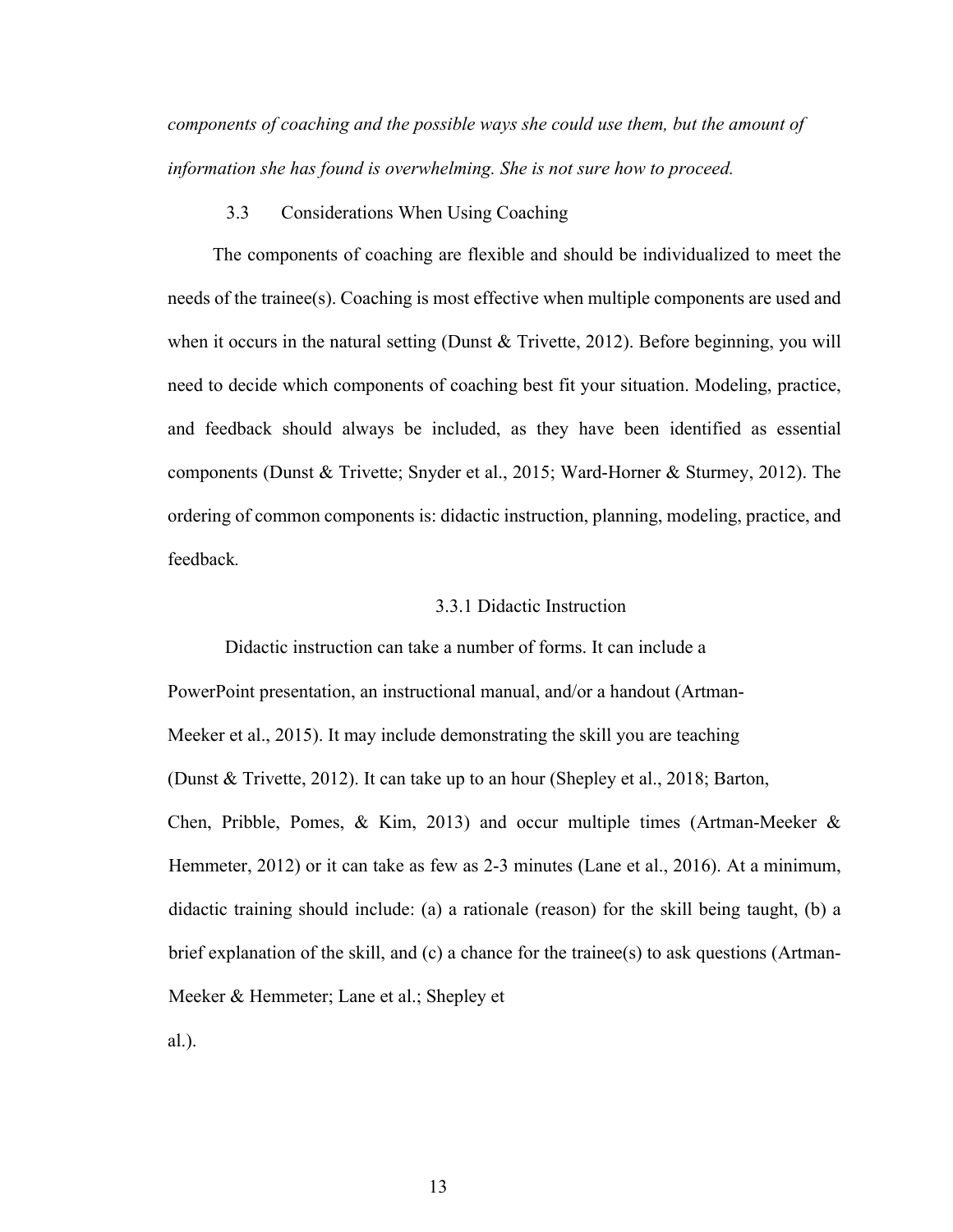## 3.3.2 Planning

Planning refers to planning when or how the learner will utilize the skill in the natural environment (Artman-Meeker et al., 2015). This may be self-evident, as in the case of using responsive interaction strategies during play, or it may require the trainee(s) to identify opportunities to practice the skill (Lane et al.,

2016; Shepley et al. 2018).

## 3.3.3 Modeling

Modeling is a key component of coaching. It may be limited by time constraints or the classroom schedule (e.g., when can coaching occur, when is the skill needed). Ideally, the skill will be modeled in the natural environment. It may be more practical to use prerecorded video model than providing a live model because the trainer can ensure the quality of the model. Additionally, a video model can be referenced when providing feedback (Lane et al., 2016;

Shepley et al. 2018).

## 3.3.4 Practice

Practice not only allows the trainee(s) to actively participate in the learning process (Fabiano et al., 2013), it also sets the occasion for feedback to occur. Learners should have multiple opportunities to practice the skill in the natural environment (Dunst & Trivette, 2012). The practice-feedback loop should continue across coaching sessions until the trainee(s) has met pre-determined criteria (Lane et al., 2016).

## 3.3.4.1 Rehearsal or Role Play

Some skills may only be relevant during certain times of the day, such as strategies to transition groups of children in and out of the classroom. If there are limited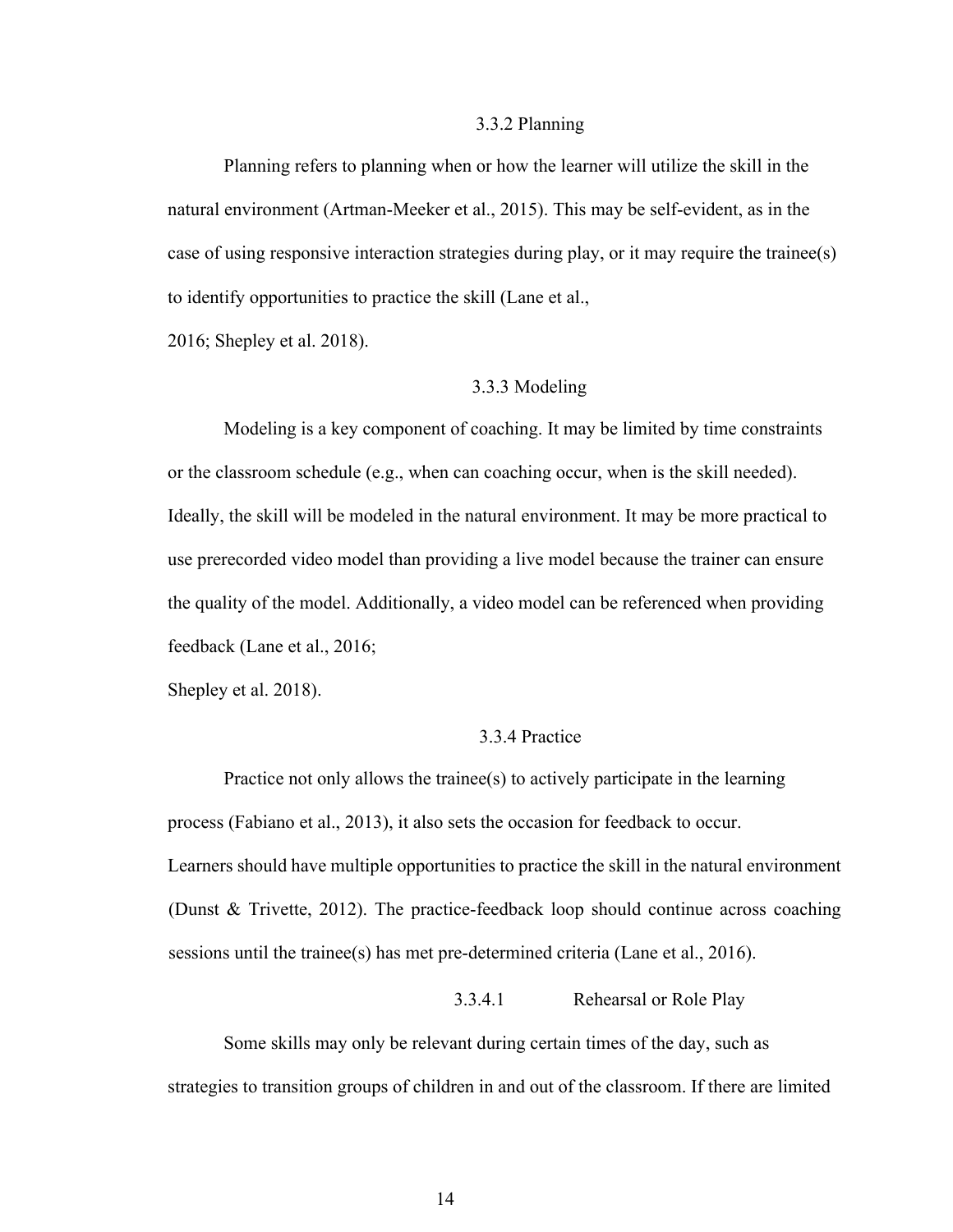natural opportunities to practice the skill, or if the skill is complex, the trainer may want to provide the trainee(s) opportunities to rehearse or role play (Barton et al., 2013).

## 3.3.5 Feedback

Feedback is another key component of coaching (Barton et al., 2013). There are several ways feedback can be delivered. Feedback should be provided after observing the trainee(s) engage in the skill and should include: (a) behavior specific praise describing what the trainee(s) did well, (b) areas for improvement, (c) and a chance for the trainee(s) to ask questions (Ledford, Lane, & Barton, 2019). It can occur in person or via email within 8 hours of the trainer observing the trainee(s) performing the skill (Artman-Meeker & Hemmeter, 2012). In addition to occurring after the skill is performed, feedback can occur before in the form of a reminder of skills to focus on based on previous sessions (Barton et al., 2013). Additionally, the learner should have the opportunity to reflect on and evaluate their performance during this time. (Dunst & Trivette, 2012). Feedback can also occur *in vivo* (during) an observation in the form of verbal prompts

(Barton et al., 2013), behavior specific praise, and/or directing the trainee(s) to opportunities to use the skill (Lane et al., 2016).

## 3.3.5.1 Follow Up

Research indicates that when feedback is no longer provided, skills may return to baseline levels (Artman-Meeker & Hemmeter, 2012; Neuman & Cunningham, 2009; Rudd, Lambert, Satterwhite, & Smith, 2009). If possible, a plan should be in place to provide feedback at intervals once the trainee(s) consistently performs the skill.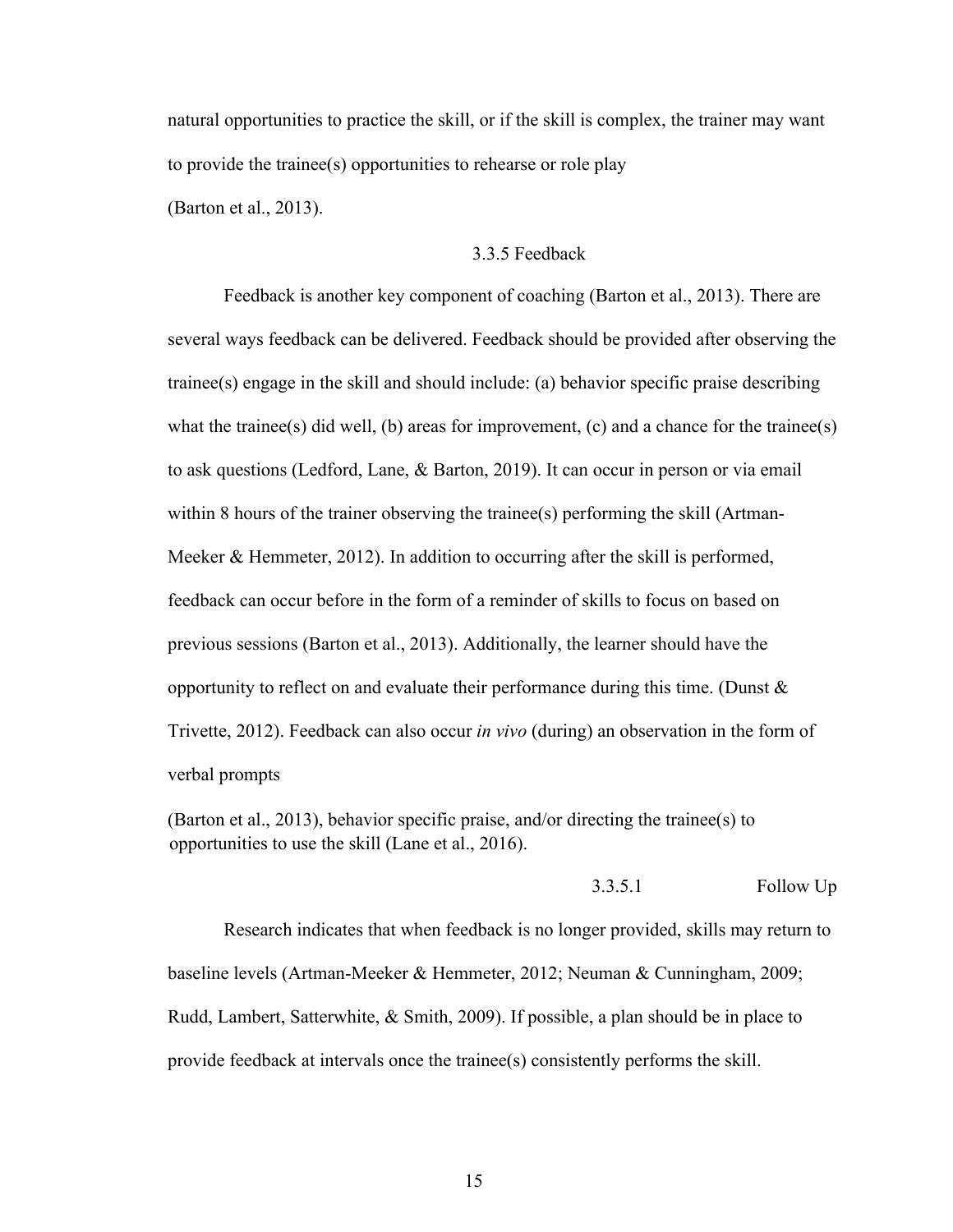*Ms. Martin found a one-page handout online describing responsive interaction strategies. She has decided to provide this to her new assistant during rest time, take a few minutes to explain why this is an important skill for classroom staff to use, and to answer questions. She does not want to use a video model due to the center's strict regulations regarding the use of technology. There are a couple children who do not sleep during rest time, so she plans to model the behavior with them. Ms. Martin will have her assistant practice the skills during rest time so she can observe her and provide feedback when they do not have to divert their attention to many children.*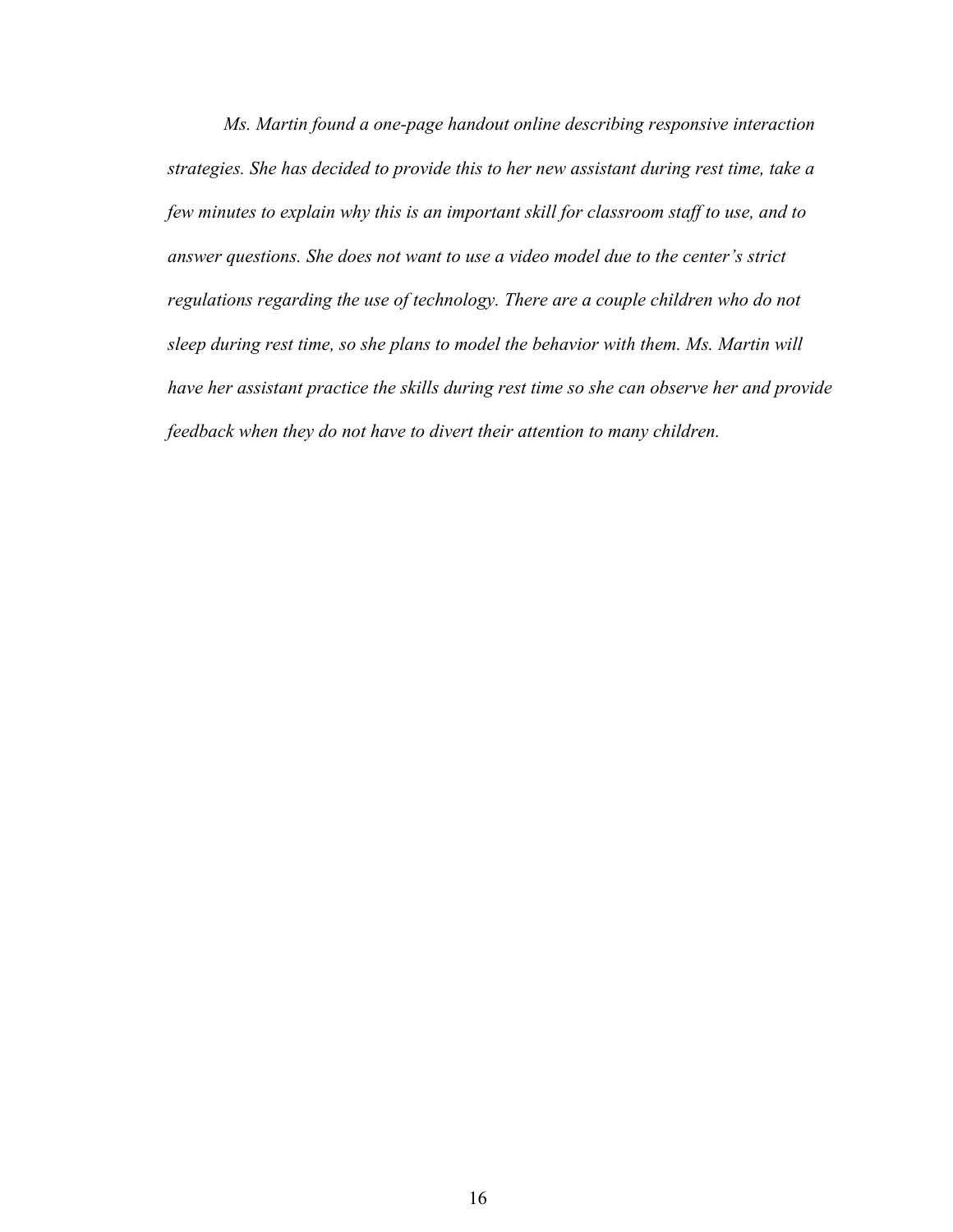#### **REFERENCES**

- Artman-Meeker, K., Fettig, A., Barton E. E., Penney, A., & Zeng, S. (2015). Applying an evidence-based framework to the early childhood coaching literature. *Topics in Early Childhood Special Education, 35*(3), 183-196.
- Artman-Meeker, K. M., & Hemmeter, M. L. (2012). Effects of training and feedback on teachers' use of classroom preventive practices. *Topics in Early Childhood Special Education, 33*(2), 112–123.
- Barton, E. E., Chen, C., Pribble, L., Pomes, M., & Kim, Y. (2013). Coaching preservice teachers to teach play skills to children with disabilities. *Teacher Education and Special Education, 36*(4), 330–349.
- Barton, E. E., Meadan-Kaplansky, H., Ledford, J. R. (2018). Independent variable, fidelity, and social validity. In J. R. Ledford & D. L. Gast (Eds.), *Single Case Research Methodology* (pp. 133-156). New York, NY: Routledge.
- Cooper, J. O., Heron, T. E., & Heward, W. L. (2014). *Multiple baseline and changing criterion designs*. In Applied Behavior Analysis (pp. 220-244). Essex, England: Pearson Education Limited.
- Council for Exceptional Children. (2015). Standards for evidence-based practices in special education. Author: Arlington, VA. Retrieved April 2, 2020, from https://journals-sagepub-com.ezproxy.uky.edu/doi/pdf/

## 10.1177/0014402914531388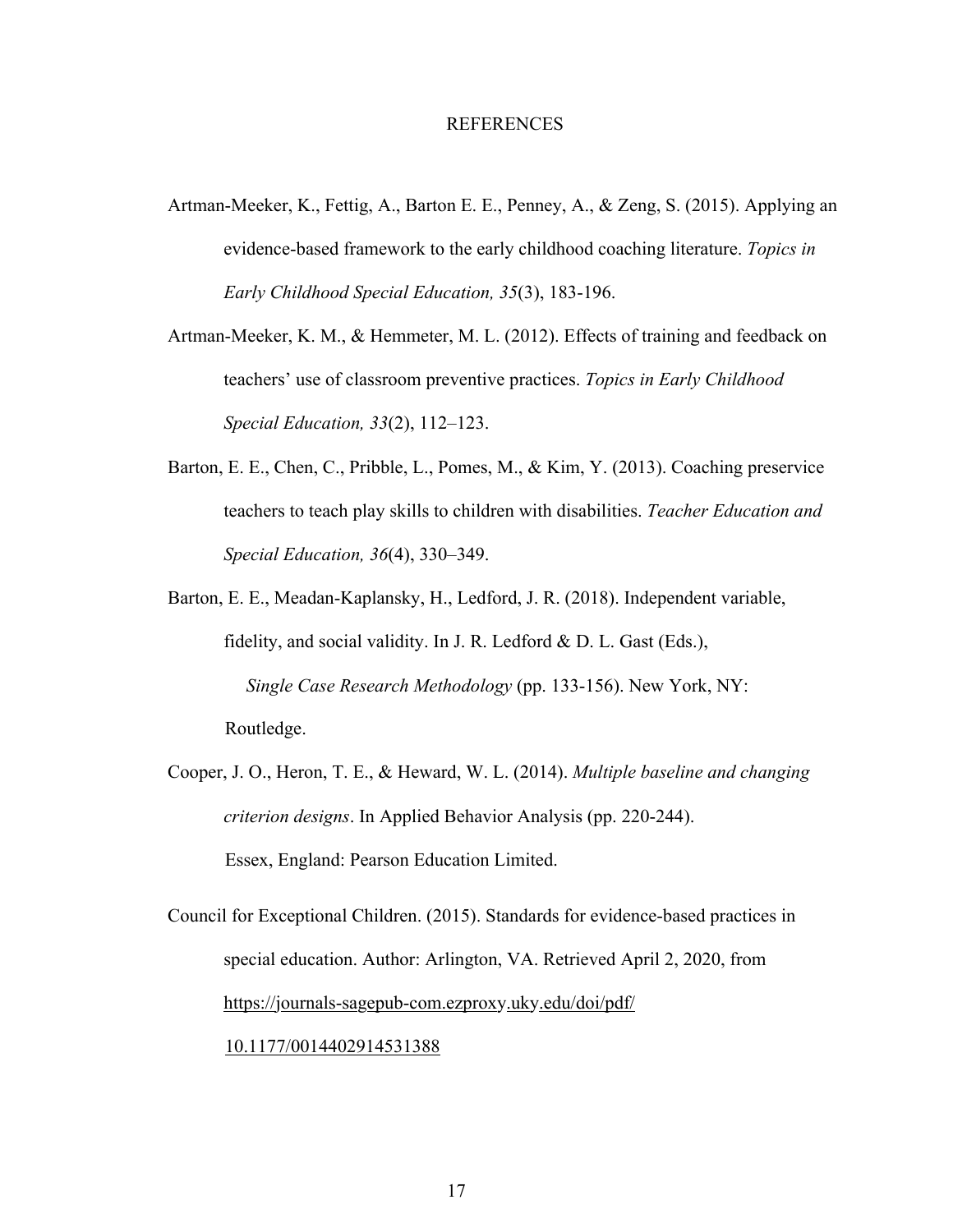Dunst, C. J., & Trivette, C. M. (2012). Moderators of the effectiveness of adult learning method practices. *Journal of Social Sciences*, 8(2), 143.

Fabiano G. A., Vujnovic, R. K., Waschbusch, D. A., Yu, J., Mashtare, T., Pariseau, M. E., Pelham, W. E., Parham, B. R., & Smalls, K. J. (2013). A comparison of workshop training versus intensive, experiential training for improving behavior support skills in early educators. *Early Childhood Research Quarterly, 28*, 450- 460.

- Ferron, J., & Scott, H. (2005). Multiple baseline designs. In B. S. Everitt & D. C. Howell (Eds.), *Encyclopedia of Statistics in Behavioral Science* (pp. 1306-1309). Ohio, United States: John Wiley & Sons, Inc.
- Fox, L., Hemmeter, M., Snyder, P., Binder, D. P., & Clarke, S. (2011). Coaching early childhood special educators to implement a comprehensive model for promoting young children's social competence. *Topics in Early Childhood Special Education, 31*(3), 178-192.
- Gast, D. L, Lloyd, B. P., & Ledford, J. (2018). Multiple baseline and multiple probe designs. In J. R. Ledford & D. L. Gast (Eds.), *Single Case Research Methodology* (pp. 239-281). New York, NY: Routledge.
- Hemmeter, M. L., Michaelene, R. M. S., Ostrosky, M. (2008). Preparing early childhood educators to address young children's social-emotional development and challenging behavior: A survey of higher education programs in nine states. *Journal of Early Intervention, 30*(4), 321-340.
- Horner, R. D., & Baer, D. M. (1978). Multiple-probe technique: A variation of the multiple baseline. *Journal of Applied Behavior Analysis 11*, 189-196.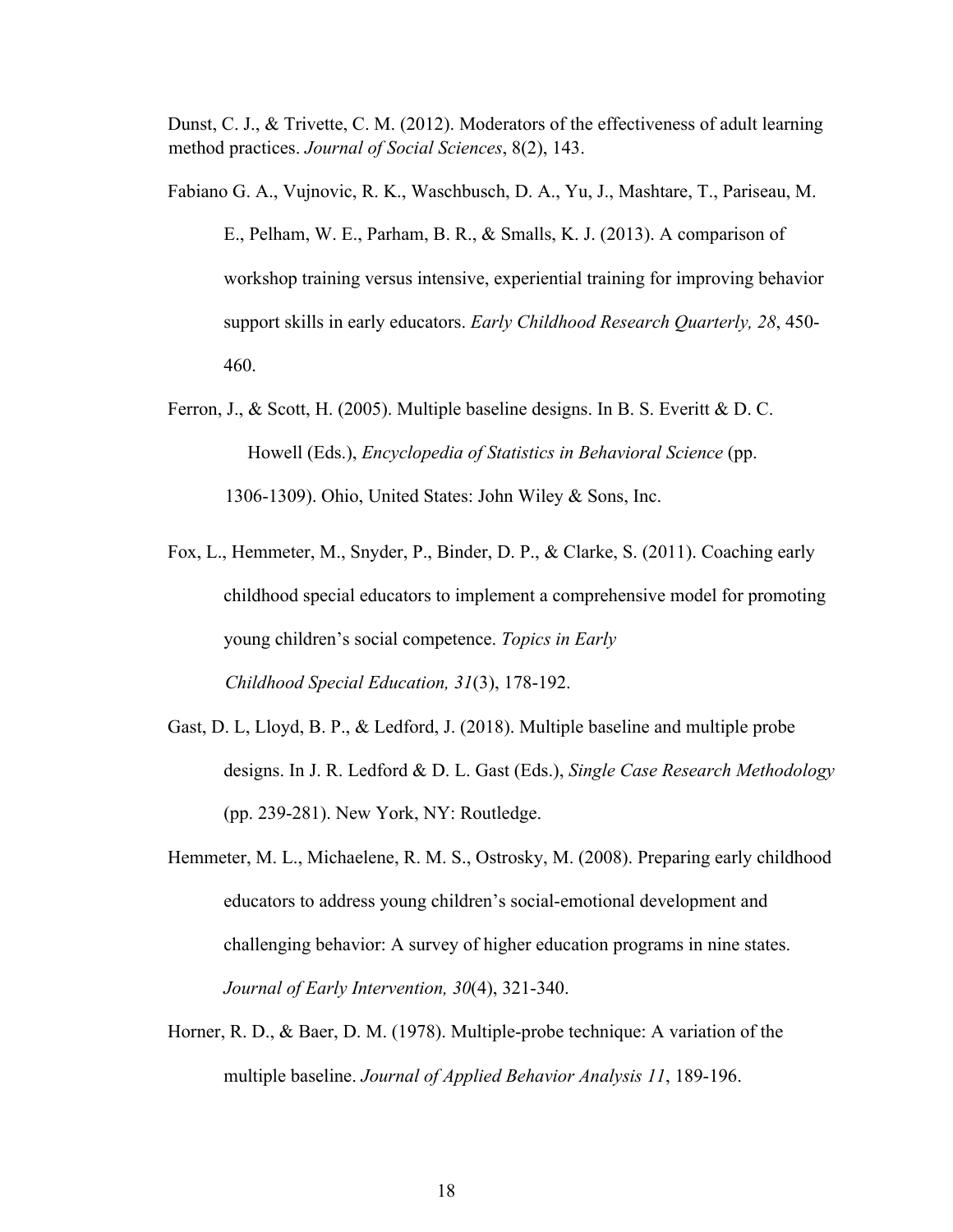- Horner, R. H., Carr, E. G., Halle, J., McGee, G., Odom, S., & Wolery, M. (2005). The use of single-subject research to identify evidence-based practice in special education. *Exceptional Children, 71*, 165-179.
- Kazdin, A. E., & Kopel, S. A. (1975). On resolving ambiguities in the multiplebaseline design: Problems and recommendations. *Behavior Therapy, 6*, 601-608.
- Kennedy, C. H. (2002). The maintenance of behavior change as an indicator of social validity. *Behavior Modification, 26*(5), 594-604.
- Kratochwill, T. R., Hitchcock, J. H., Horner, R. H., Levin, J. R., Odom, S. L. Rindskopf, D. M., & Shadish, W. R. (2013). Single-case intervention research design standards. *Remedial and Special Education, 34*(1), 26-38.
- Kratochwill, T. R., & Levine, J. R. (2010). Enhancing the scientific credibility of singlecase intervention research: Randomization to the rescue. *Psychological Methods, 15*, 124-144.
- Lane, J. D., Ledford, J. R., Shepley, C., Mataras, T. K., Ayres, K. M., & Davis, A. B. (2016). A brief coaching intervention for teaching naturalistic strategies to parents. *Journal of Early Intervention, 38*(3), 135-150.
- Ledford, J. R., Lane, J. D., & Barton, E. E. (2019). Working with professionals in early childhood (pp. 232-246). In J. Ledford, J. D. Lane, & E. E. Barton (Eds.) *Methods for Teaching in Early Education*. New York, NY: Routledge.

Ledford, J. R., Lane, J. D., & Gast, D. L. (2018b). Dependent variables, measurement, and reliability. In J. R. Ledford & D. L. Gast (Eds.), *Single Case Research Methodology* (pp. 97-132). New York, NY: Routledge.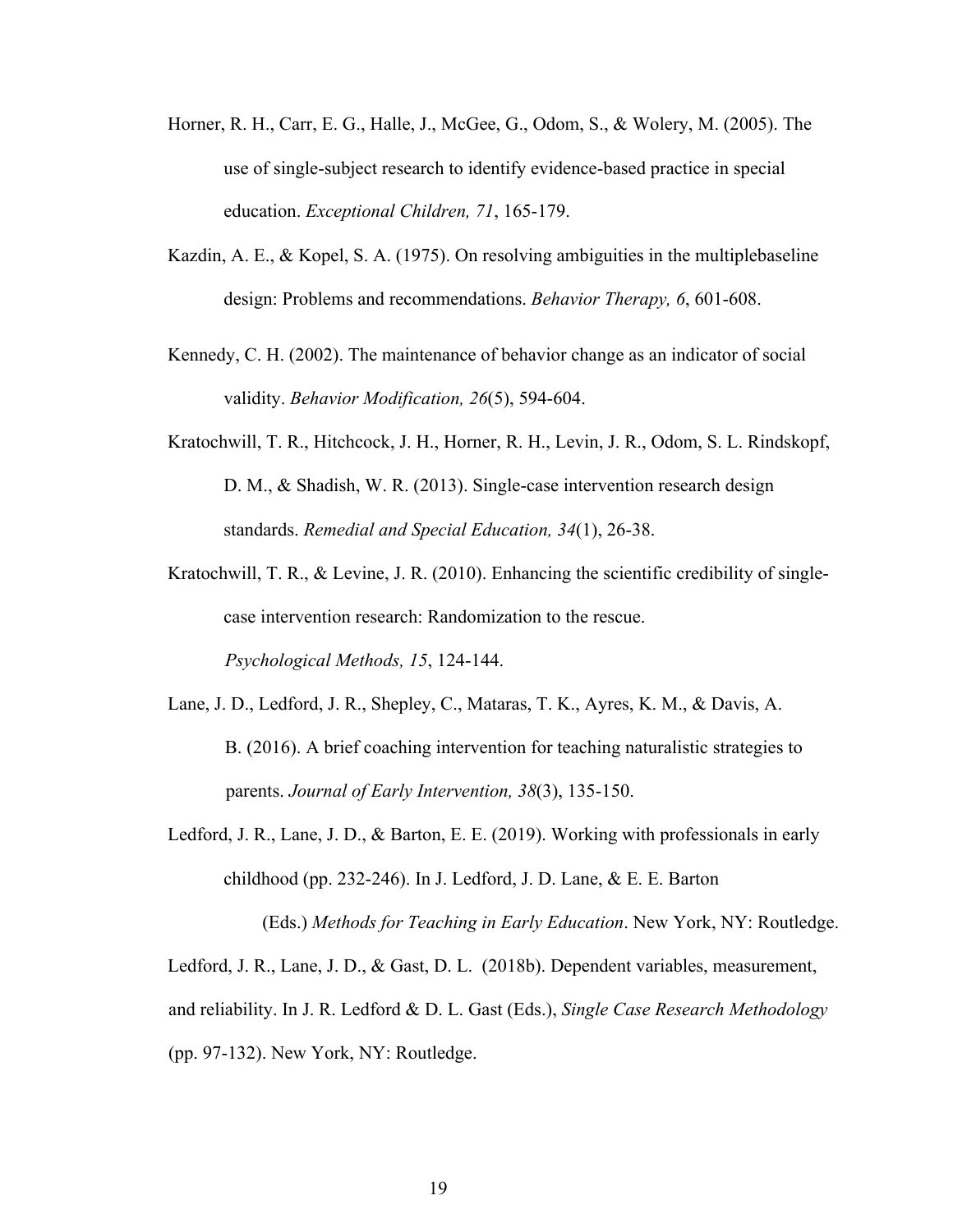- Ledford, J. R., Lane, J. D., & Tate, R. (2018a). Evaluating quality and rigor in single case research. In J. R. Ledford & D. L. Gast (Eds.), *Single Case Research Methodology* (pp. 365-392). New York, NY: Routledge.
- Ledford, J. R., & Wolery, M. (2013). Procedural fidelity: An analysis of measurement and reporting practices. *Journal of Early Interventions, 35*, 173-193.
- Manolov, R., Gast, D. L., Perdices, M., & Evans, J. J. (2014). Single-case experimental designs: Reflections on conduct and analysis. *Neurological Rehabilitation 24*(3), 634-660.
- Murphy, R. J., & Bryan, A. J. (1980). Multiple-baseline and multiple-probe designs: Practical alternatives for special education assessment and evaluation. *The Journal of Special Education, 14*(3), 325-335.
- NICHD Early Child Care Research Network. (2002). Child-care structure, process, outcome: Direct and indirect effects of child-care quality on young children's development. *Psychological Science, 13*, 199–206.
- Neuman, S., & Cunningham, L. (2009). The impact of professional development and coaching on early language and literacy instructional practices. *American Educational Research Journal, 46*, 532-566.
- Rudd, L. C., Lambert, M. C., Satterwhite, M., & Smith, C. H. (2009). Professional  $development + coaching = enhanced teaching: Increasing usage of math mediated$ language in preschool classrooms. *Early Childhood Education Journal, 37*, 63-69.
- Rush, D. D., & Shelden, M. L. (2008). Common misperceptions about coaching in early intervention. *CASEinPoint*, *4*(1), 1–4.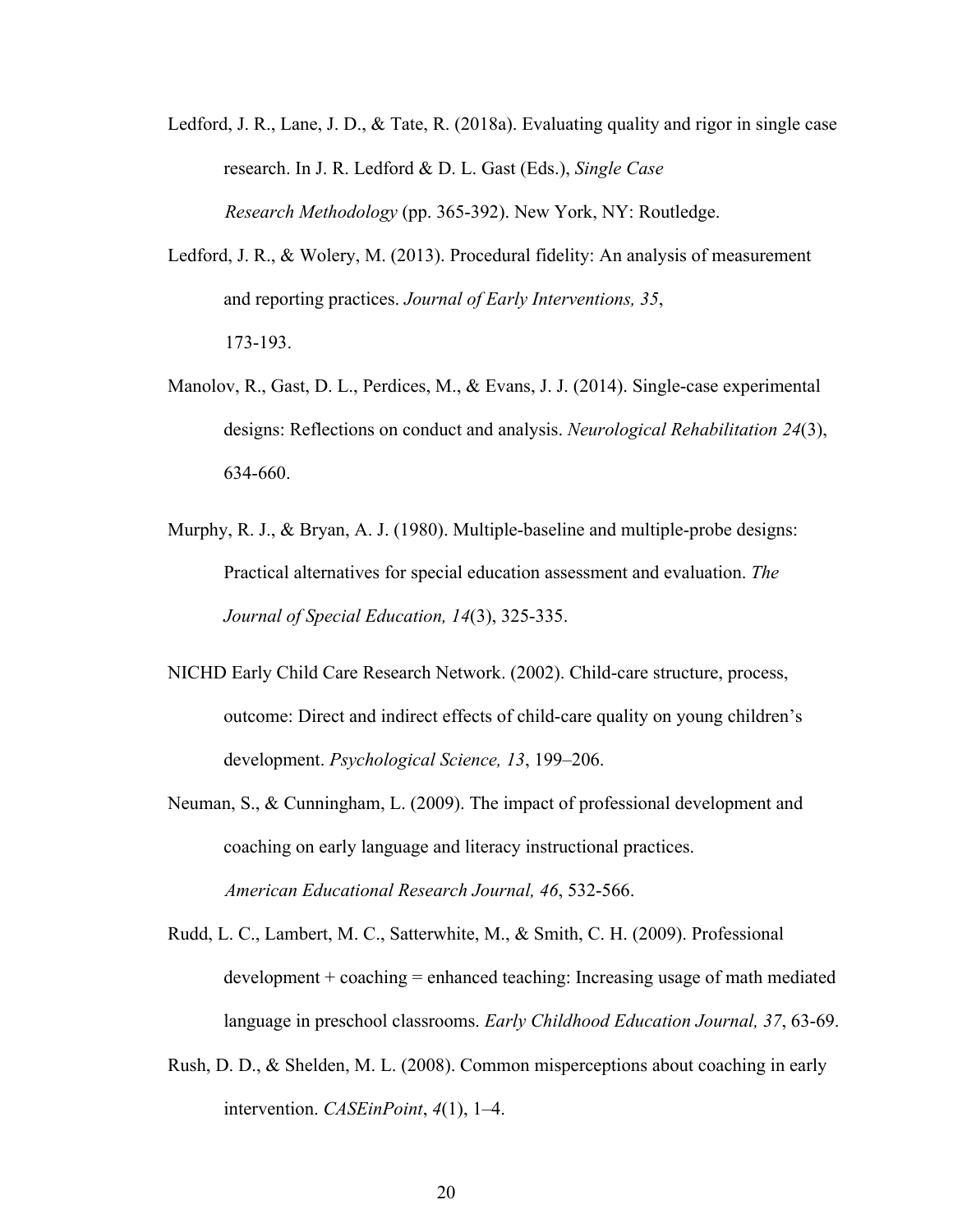- Shepley, C., Lane, J. D., Grisham-Brown, J., Spriggs, A. D., Winstead, O. (2018). Effects of a training package to increase teachers' fidelity of naturalistic instructional procedures in inclusive preschool classrooms. *Teacher Education and Special Education, 41*(4), 321–339.
- Snyder, P. A., Hemmeter, M. L., & Fox, L. (2015). Supporting implementation of evidence-based practices through practice-based coaching. *Topics in Early Childhood Special Education*, *35*(3), 133–143.
- Ward-Horner, J., & Sturmey, P. (2012). Component analysis of behavior skills training in functional analysis. *Behavioral Interventions*, *27*, 75–92.
- What Works Clearinghouse. (2013). *Procedures and standards Handbook* (Version 3.0). Retrieved from https://ies.ed.gov/ncee/wwc/Docs/ referenceresources/ wwc procedures  $v3$  0 standards handbook.pdf